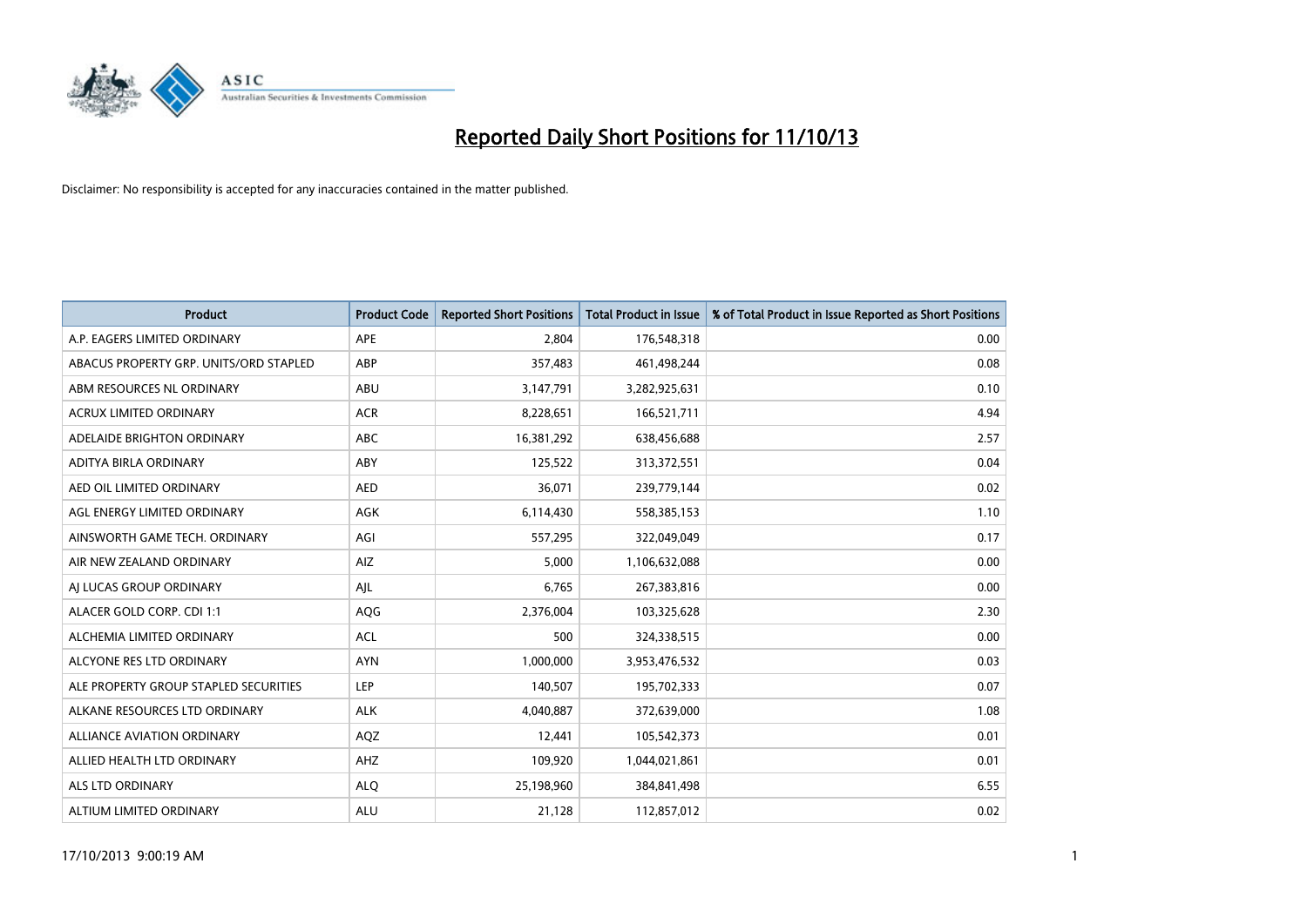

| <b>Product</b>                          | <b>Product Code</b> | <b>Reported Short Positions</b> | <b>Total Product in Issue</b> | % of Total Product in Issue Reported as Short Positions |
|-----------------------------------------|---------------------|---------------------------------|-------------------------------|---------------------------------------------------------|
| ALTONA MINING LTD ORDINARY              | <b>AOH</b>          | 252,533                         | 532,184,704                   | 0.05                                                    |
| ALUMINA LIMITED ORDINARY                | AWC                 | 168,245,704                     | 2,806,225,615                 | 6.00                                                    |
| AMALGAMATED HOLDINGS ORDINARY           | AHD                 | 38,501                          | 157,806,992                   | 0.02                                                    |
| AMCOM TELECOMM. ORDINARY                | AMM                 | 748,680                         | 244,557,101                   | 0.31                                                    |
| AMCOR LIMITED ORDINARY                  | AMC                 | 2,496,168                       | 1,206,684,923                 | 0.21                                                    |
| AMP LIMITED ORDINARY                    | AMP                 | 19,659,346                      | 2,944,564,649                 | 0.67                                                    |
| AMPELLA MINING ORDINARY                 | <b>AMX</b>          | 365,381                         | 248,000,493                   | 0.15                                                    |
| ANGLOGOLD ASHANTI CDI 5:1               | AGG                 | 9                               | 89,207,765                    | 0.00                                                    |
| ANSELL LIMITED ORDINARY                 | <b>ANN</b>          | 8,050,477                       | 130,648,660                   | 6.16                                                    |
| ANTARES ENERGY LTD ORDINARY             | AZZ                 | 394,043                         | 255,000,000                   | 0.15                                                    |
| ANZ BANKING GRP LTD ORDINARY            | ANZ                 | 4,986,845                       | 2,743,655,310                 | 0.18                                                    |
| APA GROUP STAPLED SECURITIES            | APA                 | 10,483,356                      | 835,750,807                   | 1.25                                                    |
| APN NEWS & MEDIA ORDINARY               | <b>APN</b>          | 15,993,200                      | 661,526,586                   | 2.42                                                    |
| AQUARIUS PLATINUM. ORDINARY             | <b>AOP</b>          | 6,513,374                       | 486,851,336                   | 1.34                                                    |
| AQUILA RESOURCES ORDINARY               | <b>AQA</b>          | 14,810,806                      | 411,804,442                   | 3.60                                                    |
| ARAFURA RESOURCE LTD ORDINARY           | ARU                 | 8,367                           | 441,270,644                   | 0.00                                                    |
| ARB CORPORATION ORDINARY                | ARP                 | 920,624                         | 72,481,302                    | 1.27                                                    |
| ARDENT LEISURE GROUP STAPLED SECURITIES | AAD                 | 2,773,693                       | 404,994,420                   | 0.68                                                    |
| ARISTOCRAT LEISURE ORDINARY             | ALL                 | 8,117,944                       | 551,418,047                   | 1.47                                                    |
| ARRIUM LTD ORDINARY                     | ARI                 | 18,625,289                      | 1,355,433,903                 | 1.37                                                    |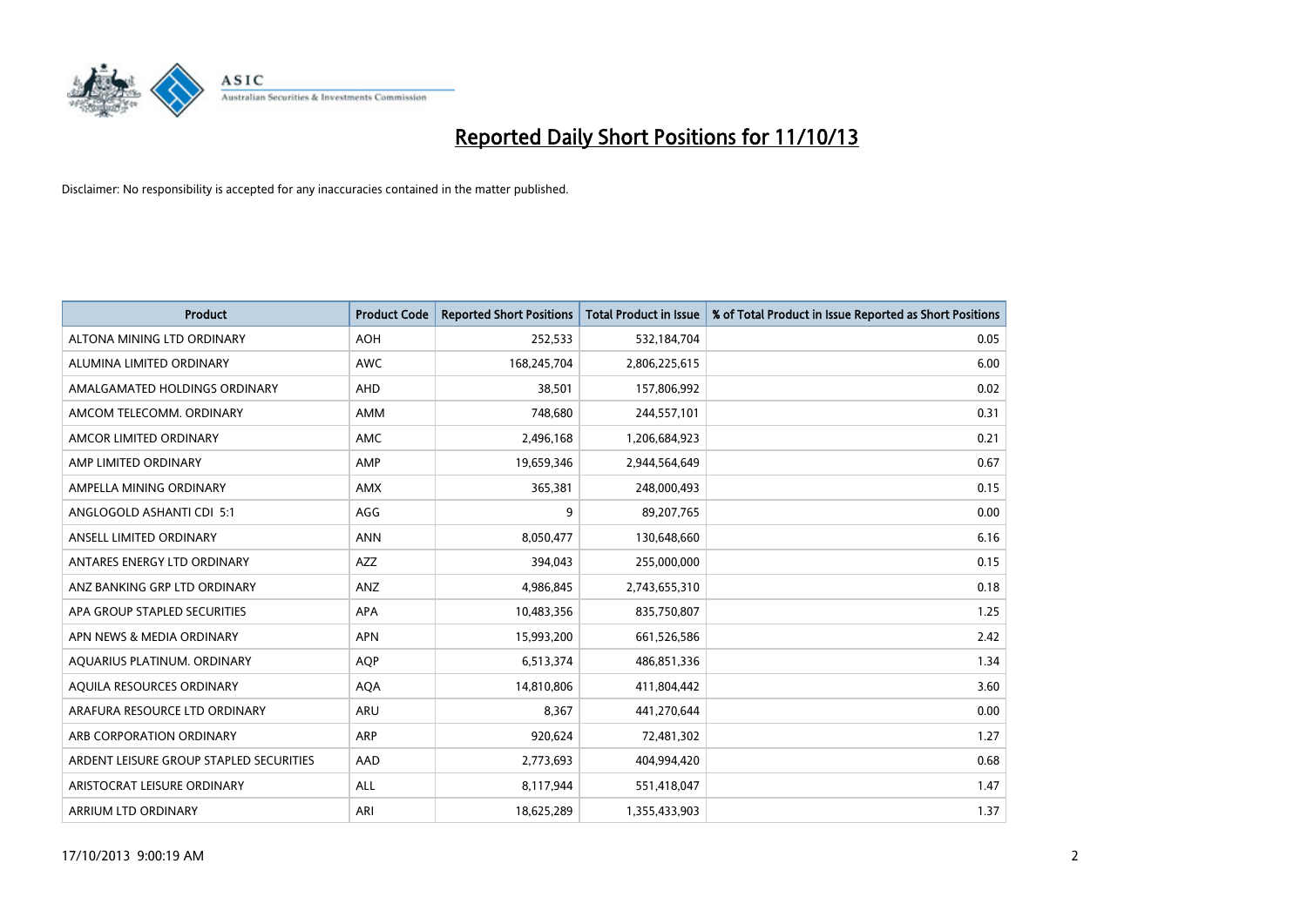

| <b>Product</b>                            | <b>Product Code</b> | <b>Reported Short Positions</b> | <b>Total Product in Issue</b> | % of Total Product in Issue Reported as Short Positions |
|-------------------------------------------|---------------------|---------------------------------|-------------------------------|---------------------------------------------------------|
| ASCIANO LIMITED ORDINARY                  | <b>AIO</b>          | 14,529,100                      | 975,385,664                   | 1.49                                                    |
| ASG GROUP LIMITED ORDINARY                | ASZ                 | 1,109,642                       | 206,720,839                   | 0.54                                                    |
| ASPEN GROUP ORD/UNITS STAPLED             | <b>APZ</b>          | 382,565                         | 1,199,453,768                 | 0.03                                                    |
| ASTRO JAP PROP GROUP STAPLED US PROHIBIT. | AJA                 | 35,382                          | 67,211,752                    | 0.05                                                    |
| ASX LIMITED ORDINARY                      | ASX                 | 2,840,683                       | 193,595,162                   | 1.47                                                    |
| ATLANTIC LIMITED ORDINARY                 | ATI                 | 50,000                          | 154,757,339                   | 0.03                                                    |
| ATLAS IRON LIMITED ORDINARY               | <b>AGO</b>          | 32,143,731                      | 915,496,158                   | 3.51                                                    |
| ATRUM COAL NL ORDINARY                    | ATU                 | 15,604                          | 62,806,250                    | 0.02                                                    |
| AUCKLAND INTERNATION ORDINARY             | <b>AIA</b>          | 65,815                          | 1,322,564,489                 | 0.00                                                    |
| AURIZON HOLDINGS LTD ORDINARY             | AZI                 | 2,712,859                       | 2,137,284,503                 | 0.13                                                    |
| AURORA OIL & GAS ORDINARY                 | <b>AUT</b>          | 8,021,867                       | 448,785,778                   | 1.79                                                    |
| AUSDRILL LIMITED ORDINARY                 | ASL                 | 14,674,122                      | 312,277,224                   | 4.70                                                    |
| AUSENCO LIMITED ORDINARY                  | AAX                 | 1,146,661                       | 123,527,574                   | 0.93                                                    |
| <b>AUSTAL LIMITED ORDINARY</b>            | ASB                 | 718,069                         | 346,007,639                   | 0.21                                                    |
| AUSTBROKERS HOLDINGS ORDINARY             | <b>AUB</b>          | 582,960                         | 58,271,735                    | 1.00                                                    |
| AUSTIN ENGINEERING ORDINARY               | ANG                 | 389,473                         | 73,164,403                    | 0.53                                                    |
| AUSTRALAND PROPERTY STAPLED SECURITY      | <b>ALZ</b>          | 1,632,713                       | 578,324,670                   | 0.28                                                    |
| AUSTRALIAN AGRICULT. ORDINARY             | AAC                 | 4,816,651                       | 413,909,874                   | 1.16                                                    |
| <b>AUSTRALIAN EDUCATION UNITS</b>         | <b>AEU</b>          | 2,179                           | 175,465,397                   | 0.00                                                    |
| AUSTRALIAN INFR LTD ORDINARY              | <b>AIX</b>          | 862,489                         | 620,733,944                   | 0.14                                                    |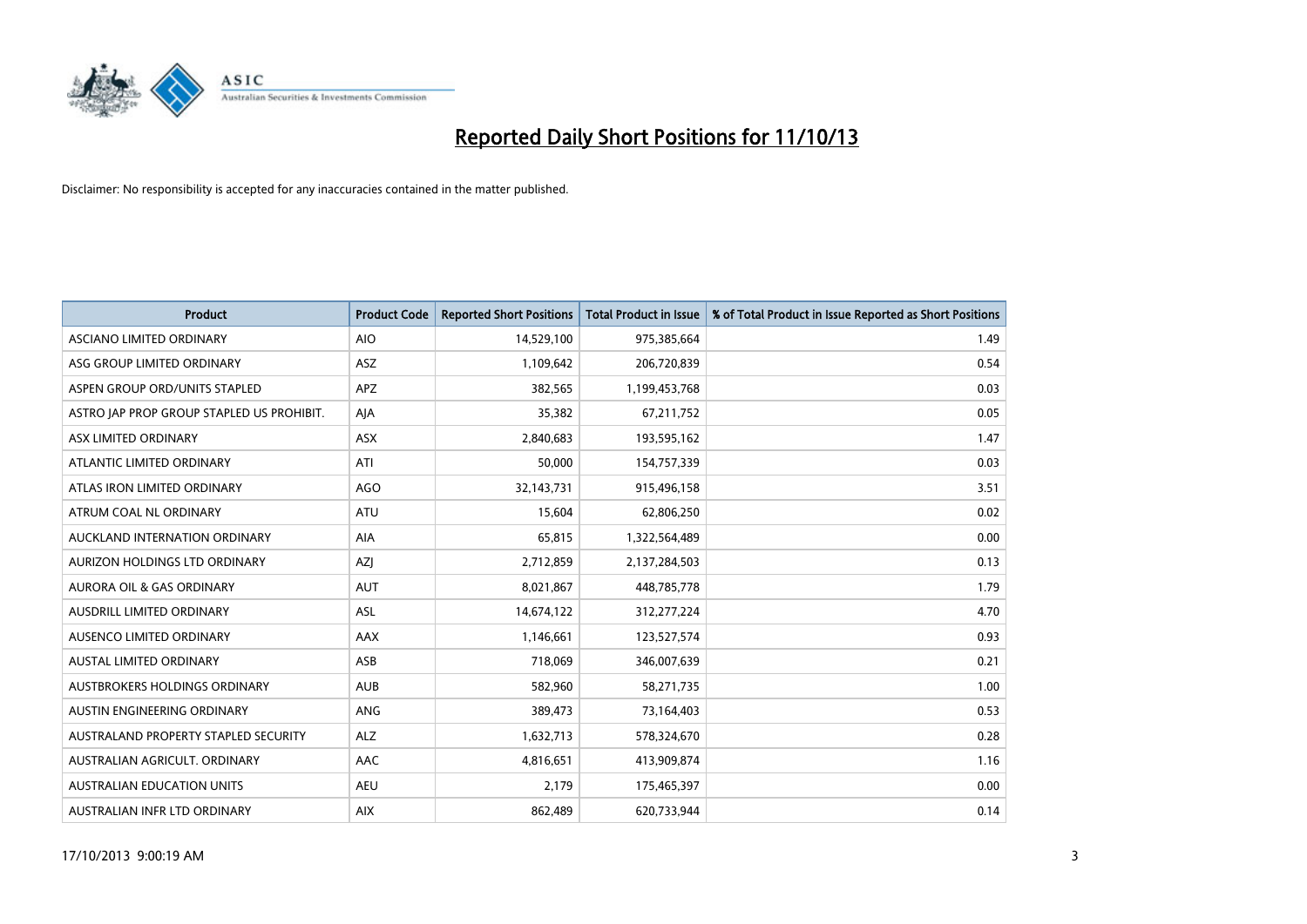

| <b>Product</b>                         | <b>Product Code</b> | <b>Reported Short Positions</b> | <b>Total Product in Issue</b> | % of Total Product in Issue Reported as Short Positions |
|----------------------------------------|---------------------|---------------------------------|-------------------------------|---------------------------------------------------------|
| AUSTRALIAN PHARM, ORDINARY             | API                 | 688,376                         | 488,115,883                   | 0.14                                                    |
| AUTOMOTIVE HOLDINGS ORDINARY           | AHE                 | 203,039                         | 260,579,682                   | 0.08                                                    |
| AVANCO RESOURCES LTD ORDINARY          | AVB                 | 100,000                         | 1,113,993,968                 | 0.01                                                    |
| AVJENNINGS LIMITED ORDINARY            | <b>AVJ</b>          | 69,999                          | 384,423,851                   | 0.02                                                    |
| AWE LIMITED ORDINARY                   | <b>AWE</b>          | 884,590                         | 522,116,985                   | 0.17                                                    |
| <b>BANDANNA ENERGY ORDINARY</b>        | <b>BND</b>          | 19,041,742                      | 528,481,199                   | 3.60                                                    |
| BANK OF QUEENSLAND. ORDINARY           | <b>BOO</b>          | 4,239,357                       | 319,809,993                   | 1.33                                                    |
| <b>BASE RES LIMITED ORDINARY</b>       | <b>BSE</b>          | 5,316,790                       | 561,840,029                   | 0.95                                                    |
| BATHURST RES NZ LTD ORDINARY           | <b>BRL</b>          | 19,129,289                      | 817,135,097                   | 2.34                                                    |
| <b>BC IRON LIMITED ORDINARY</b>        | <b>BCI</b>          | 8,698                           | 123,628,630                   | 0.01                                                    |
| BEACH ENERGY LIMITED ORDINARY          | <b>BPT</b>          | 20,777,451                      | 1,277,533,962                 | 1.63                                                    |
| BEADELL RESOURCE LTD ORDINARY          | <b>BDR</b>          | 44,130,522                      | 790,527,280                   | 5.58                                                    |
| BEGA CHEESE LTD ORDINARY               | <b>BGA</b>          | 639,114                         | 151,866,050                   | 0.42                                                    |
| BENDIGO AND ADELAIDE ORDINARY          | <b>BEN</b>          | 12,654,933                      | 409,943,305                   | 3.09                                                    |
| BERKELEY RESOURCES ORDINARY            | <b>BKY</b>          | 698,861                         | 179,393,323                   | 0.39                                                    |
| <b>BHP BILLITON LIMITED ORDINARY</b>   | <b>BHP</b>          | 7,004,563                       | 3,211,691,105                 | 0.22                                                    |
| <b>BILLABONG ORDINARY</b>              | BBG                 | 18,080,532                      | 478,944,292                   | 3.78                                                    |
| <b>BIONOMICS LIMITED ORDINARY</b>      | <b>BNO</b>          | 218,231                         | 412,041,924                   | 0.05                                                    |
| <b>BLACKMORES LIMITED ORDINARY</b>     | <b>BKL</b>          | 5,580                           | 16,973,764                    | 0.03                                                    |
| BLACKTHORN RESOURCES ORD US PROHIBITED | <b>BTR</b>          | 525,801                         | 164,285,950                   | 0.32                                                    |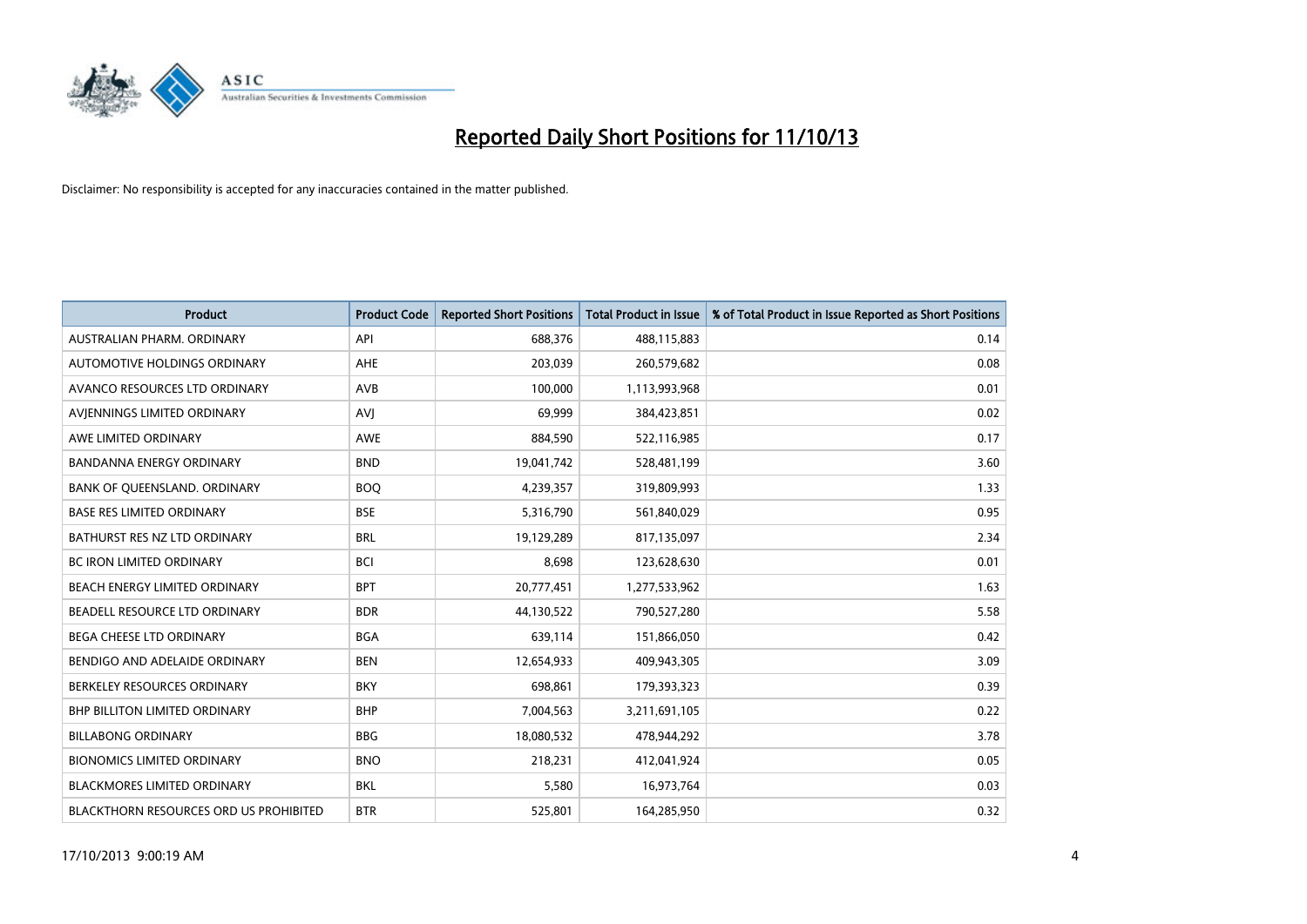

| <b>Product</b>                      | <b>Product Code</b> | <b>Reported Short Positions</b> | <b>Total Product in Issue</b> | % of Total Product in Issue Reported as Short Positions |
|-------------------------------------|---------------------|---------------------------------|-------------------------------|---------------------------------------------------------|
| <b>BLUESCOPE STEEL LTD ORDINARY</b> | <b>BSL</b>          | 5,426,671                       | 558,733,728                   | 0.97                                                    |
| <b>BOART LONGYEAR ORDINARY</b>      | <b>BLY</b>          | 43,767,149                      | 461,163,412                   | 9.49                                                    |
| <b>BOOM LOGISTICS ORDINARY</b>      | <b>BOL</b>          | 99,999                          | 470,598,576                   | 0.02                                                    |
| BORAL LIMITED. ORDINARY             | <b>BLD</b>          | 52,121,706                      | 778,739,826                   | 6.69                                                    |
| <b>BRADKEN LIMITED ORDINARY</b>     | <b>BKN</b>          | 13,447,632                      | 169,240,662                   | 7.95                                                    |
| <b>BRAMBLES LIMITED ORDINARY</b>    | <b>BXB</b>          | 1,700,917                       | 1,558,738,121                 | 0.11                                                    |
| BREVILLE GROUP LTD ORDINARY         | <b>BRG</b>          | 3,196,026                       | 130,095,322                   | 2.46                                                    |
| <b>BRICKWORKS LIMITED ORDINARY</b>  | <b>BKW</b>          | 87,311                          | 148,038,996                   | 0.06                                                    |
| <b>BROCKMAN MINING LTD ORDINARY</b> | <b>BCK</b>          | 90,995                          | 7,894,482,131                 | 0.00                                                    |
| BT INVESTMENT MNGMNT ORDINARY       | <b>BTT</b>          | 42,455                          | 278,100,237                   | 0.02                                                    |
| <b>BURU ENERGY ORDINARY</b>         | <b>BRU</b>          | 12,023,900                      | 298,365,707                   | 4.03                                                    |
| <b>BWP TRUST ORDINARY UNITS</b>     | <b>BWP</b>          | 4,052,343                       | 627,165,919                   | 0.65                                                    |
| CABCHARGE AUSTRALIA ORDINARY        | CAB                 | 13,605,892                      | 120,430,683                   | 11.30                                                   |
| CALTEX AUSTRALIA ORDINARY           | <b>CTX</b>          | 1,615,826                       | 270,000,000                   | 0.60                                                    |
| CAPE LAMBERT RES LTD ORDINARY       | <b>CFE</b>          | 19,764                          | 676,191,942                   | 0.00                                                    |
| CAPITOL HEALTH ORDINARY             | CAJ                 | 129,009                         | 430,432,121                   | 0.03                                                    |
| CARABELLA RES LTD ORDINARY          | <b>CLR</b>          | 119,115                         | 158,236,547                   | 0.08                                                    |
| <b>CARBON ENERGY ORDINARY</b>       | <b>CNX</b>          | 120,261                         | 975,168,303                   | 0.01                                                    |
| <b>CARDNO LIMITED ORDINARY</b>      | CDD                 | 9,442,653                       | 144,144,907                   | 6.55                                                    |
| CARNARVON PETROLEUM ORDINARY        | <b>CVN</b>          | 39,246                          | 934,109,501                   | 0.00                                                    |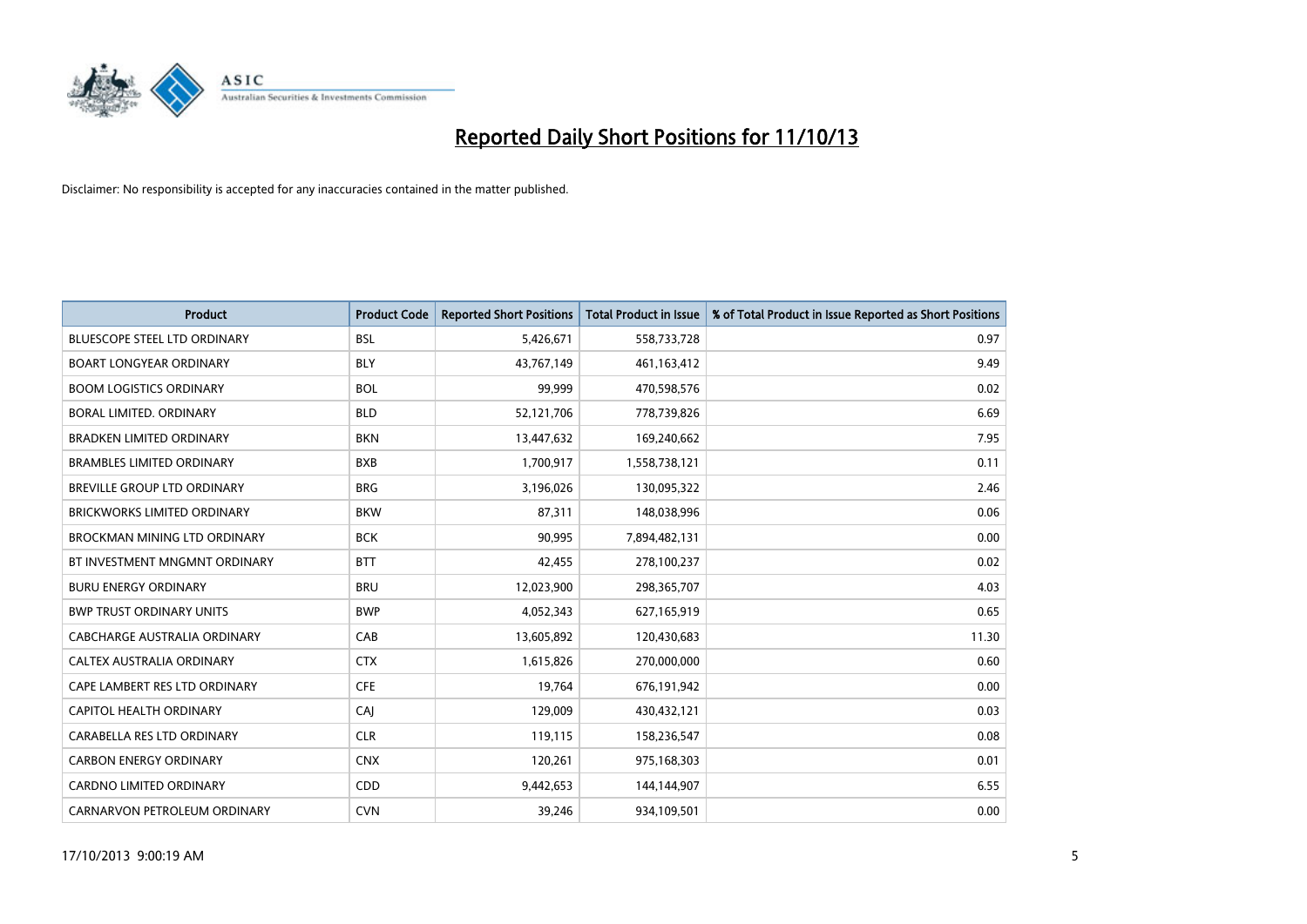

| <b>Product</b>                          | <b>Product Code</b> | <b>Reported Short Positions</b> | <b>Total Product in Issue</b> | % of Total Product in Issue Reported as Short Positions |
|-----------------------------------------|---------------------|---------------------------------|-------------------------------|---------------------------------------------------------|
| CARSALES.COM LTD ORDINARY               | <b>CRZ</b>          | 2,260,731                       | 237,513,965                   | 0.95                                                    |
| <b>CASH CONVERTERS ORDINARY</b>         | CCV                 | 5,232,200                       | 425,619,099                   | 1.23                                                    |
| CEDAR WOODS PROP. ORDINARY              | <b>CWP</b>          | 212,370                         | 73,359,551                    | 0.29                                                    |
| CENTRAL PETROLEUM DEFERRED SETTLEMENT   | <b>CTPDA</b>        | 228,882                         | 309,215,769                   | 0.07                                                    |
| <b>CERAMIC FUEL CELLS ORDINARY</b>      | <b>CFU</b>          | 991,102                         | 1,591,941,620                 | 0.06                                                    |
| CFS RETAIL TRUST GRP STAPLED SECURITIES | <b>CFX</b>          | 50,317,064                      | 2,858,286,690                 | 1.76                                                    |
| <b>CHALICE GOLD MINES ORDINARY</b>      | <b>CHN</b>          | 50,000                          | 251,230,886                   | 0.02                                                    |
| CHALLENGER DIV.PRO. STAPLED UNITS       | <b>CDI</b>          | 49,338                          | 214,101,013                   | 0.02                                                    |
| <b>CHALLENGER LIMITED ORDINARY</b>      | <b>CGF</b>          | 1,866,187                       | 530,862,585                   | 0.35                                                    |
| CHARTER HALL GROUP STAPLED US PROHIBIT. | <b>CHC</b>          | 219,923                         | 309,068,171                   | 0.07                                                    |
| <b>CHARTER HALL RETAIL UNITS</b>        | <b>CQR</b>          | 9,023,209                       | 341,843,880                   | 2.64                                                    |
| <b>CHORUS LIMITED ORDINARY</b>          | <b>CNU</b>          | 46,783                          | 389,299,049                   | 0.01                                                    |
| CITIGOLD CORP LTD ORDINARY              | <b>CTO</b>          | 153,427                         | 1,352,907,765                 | 0.01                                                    |
| <b>CLOUGH LIMITED ORDINARY</b>          | <b>CLO</b>          | 529,307                         | 777,203,039                   | 0.07                                                    |
| COAL OF AFRICA LTD ORDINARY             | <b>CZA</b>          | 10,426                          | 1,048,368,613                 | 0.00                                                    |
| COALSPUR MINES LTD ORDINARY             | <b>CPL</b>          | 10,254,444                      | 641,394,435                   | 1.60                                                    |
| COCA-COLA AMATIL ORDINARY               | <b>CCL</b>          | 19,609,407                      | 763,590,249                   | 2.57                                                    |
| COCHLEAR LIMITED ORDINARY               | <b>COH</b>          | 8,467,383                       | 57,040,932                    | 14.84                                                   |
| <b>COCKATOO COAL ORDINARY</b>           | <b>COK</b>          | 7,727,793                       | 886,294,158                   | 0.87                                                    |
| CODAN LIMITED ORDINARY                  | <b>CDA</b>          | 1,190,208                       | 176,926,104                   | 0.67                                                    |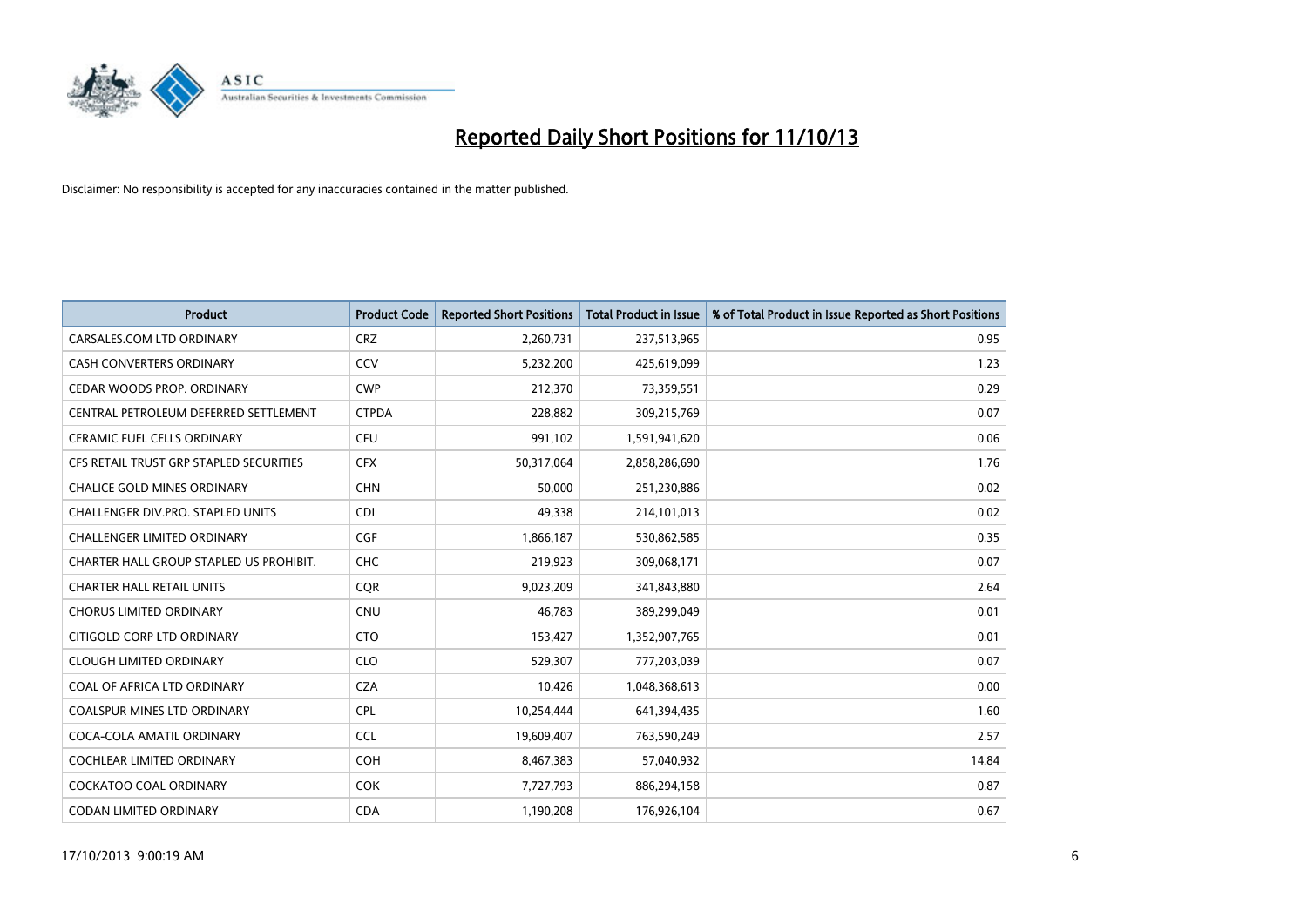

| <b>Product</b>                          | <b>Product Code</b> | <b>Reported Short Positions</b> | <b>Total Product in Issue</b> | % of Total Product in Issue Reported as Short Positions |
|-----------------------------------------|---------------------|---------------------------------|-------------------------------|---------------------------------------------------------|
| <b>COFFEY INTERNATIONAL ORDINARY</b>    | <b>COF</b>          | 43,921                          | 255,833,165                   | 0.02                                                    |
| <b>COLLECTION HOUSE ORDINARY</b>        | <b>CLH</b>          | 1,337,086                       | 128,150,198                   | 1.04                                                    |
| COMMONWEALTH BANK, ORDINARY             | <b>CBA</b>          | 5,443,454                       | 1,611,928,836                 | 0.34                                                    |
| <b>COMMONWEALTH PROP ORDINARY UNITS</b> | <b>CPA</b>          | 29,057,857                      | 2,347,003,413                 | 1.24                                                    |
| <b>COMPASS RESOURCES ORDINARY</b>       | <b>CMR</b>          | 7,472                           | 1,403,744,100                 | 0.00                                                    |
| <b>COMPUTERSHARE LTD ORDINARY</b>       | <b>CPU</b>          | 12,097,976                      | 556,203,079                   | 2.18                                                    |
| <b>COOPER ENERGY LTD ORDINARY</b>       | <b>COE</b>          | 29,299                          | 329,099,922                   | 0.01                                                    |
| CORP TRAVEL LIMITED ORDINARY            | <b>CTD</b>          | 254,513                         | 78,246,245                    | 0.33                                                    |
| <b>CREDIT CORP GROUP ORDINARY</b>       | <b>CCP</b>          | 35,358                          | 46,131,882                    | 0.08                                                    |
| <b>CROMWELL PROP STAPLED SECURITIES</b> | <b>CMW</b>          | 12,542,663                      | 1,719,157,262                 | 0.73                                                    |
| <b>CROWE HORWATH AUS ORDINARY</b>       | <b>CRH</b>          | 2,972,916                       | 269,665,096                   | 1.10                                                    |
| <b>CROWN LIMITED ORDINARY</b>           | <b>CWN</b>          | 3,068,644                       | 728,394,185                   | 0.42                                                    |
| <b>CSG LIMITED ORDINARY</b>             | CSV                 | 314,310                         | 278,973,075                   | 0.11                                                    |
| <b>CSL LIMITED ORDINARY</b>             | <b>CSL</b>          | 311,426                         | 487,165,144                   | 0.06                                                    |
| <b>CSR LIMITED ORDINARY</b>             | <b>CSR</b>          | 33,844,637                      | 506,000,315                   | 6.69                                                    |
| <b>CUDECO LIMITED ORDINARY</b>          | CDU                 | 8,838,358                       | 205,017,174                   | 4.31                                                    |
| DART ENERGY LTD ORDINARY                | <b>DTE</b>          | 6,466,143                       | 1,108,251,519                 | 0.58                                                    |
| DATA#3 LIMITED ORDINARY                 | <b>DTL</b>          | 58,853                          | 153,974,950                   | 0.04                                                    |
| DAVID JONES LIMITED ORDINARY            | <b>DJS</b>          | 61,796,747                      | 535,002,401                   | 11.55                                                   |
| <b>DECMIL GROUP LIMITED ORDINARY</b>    | <b>DCG</b>          | 3,509,987                       | 168,657,794                   | 2.08                                                    |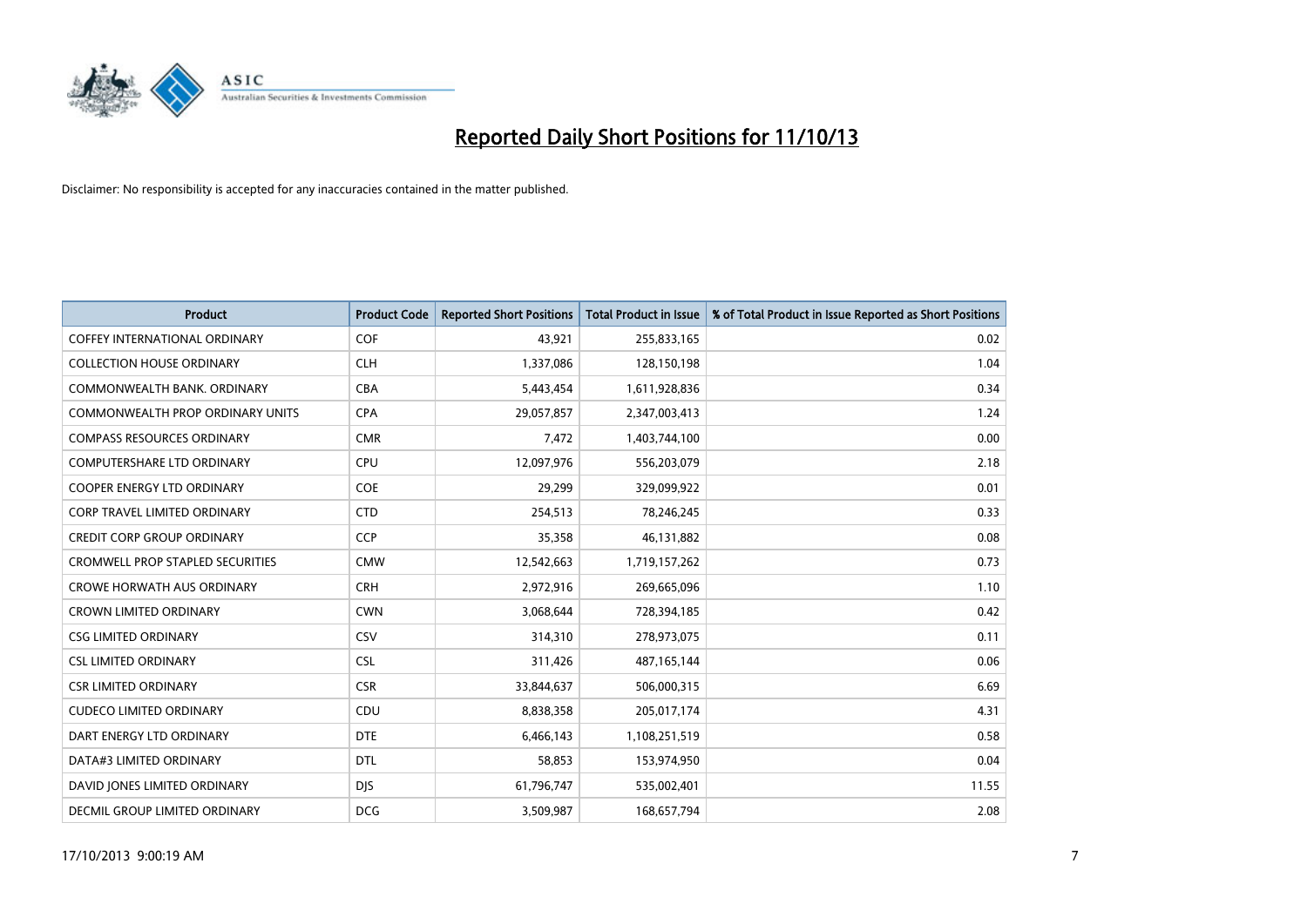

| <b>Product</b>                       | <b>Product Code</b> | <b>Reported Short Positions</b> | <b>Total Product in Issue</b> | % of Total Product in Issue Reported as Short Positions |
|--------------------------------------|---------------------|---------------------------------|-------------------------------|---------------------------------------------------------|
| DEEP YELLOW LIMITED ORDINARY         | <b>DYL</b>          | 100,002                         | 1,562,794,247                 | 0.01                                                    |
| DEXUS PROPERTY GROUP STAPLED UNITS   | <b>DXS</b>          | 20,718,341                      | 4,628,228,426                 | 0.45                                                    |
| DISCOVERY METALS LTD ORDINARY        | <b>DML</b>          | 7,246,699                       | 560,034,418                   | 1.29                                                    |
| DOMINO PIZZA ENTERPR ORDINARY        | <b>DMP</b>          | 346,756                         | 85,855,713                    | 0.40                                                    |
| DONACO INTERNATIONAL ORDINARY        | <b>DNA</b>          | 38,637                          | 371,731,146                   | 0.01                                                    |
| DOWNER EDI LIMITED ORDINARY          | <b>DOW</b>          | 10,172,583                      | 434,734,970                   | 2.34                                                    |
| DRILLSEARCH ENERGY ORDINARY          | <b>DLS</b>          | 12,743,395                      | 429,665,895                   | 2.97                                                    |
| DUET GROUP STAPLED US PROHIBIT.      | <b>DUE</b>          | 10,662,652                      | 1,237,195,531                 | 0.86                                                    |
| DULUXGROUP LIMITED ORDINARY          | <b>DLX</b>          | 1,845,095                       | 377,019,430                   | 0.49                                                    |
| DWS LTD ORDINARY                     | <b>DWS</b>          | 462,598                         | 132,362,763                   | 0.35                                                    |
| ECHO ENTERTAINMENT ORDINARY          | <b>EGP</b>          | 5,702,202                       | 825,672,730                   | 0.69                                                    |
| <b>ELDERS LIMITED ORDINARY</b>       | <b>ELD</b>          | 19,871,311                      | 455,013,329                   | 4.37                                                    |
| ELEMENTAL MINERALS ORDINARY          | <b>ELM</b>          | 2,959                           | 303,263,391                   | 0.00                                                    |
| ELEMENTOS LIMITED ORDINARY           | <b>ELT</b>          | 16                              | 188,638,746                   | 0.00                                                    |
| <b>EMECO HOLDINGS ORDINARY</b>       | <b>EHL</b>          | 11,537,984                      | 599,675,707                   | 1.92                                                    |
| <b>ENDEAVOUR MIN CORP CDI 1:1</b>    | <b>EVR</b>          | 403,068                         | 93,408,541                    | 0.43                                                    |
| ENERGY DEVELOPMENTS ORDINARY         | <b>ENE</b>          | 752                             | 161,941,561                   | 0.00                                                    |
| <b>ENERGY RESOURCES ORDINARY 'A'</b> | <b>ERA</b>          | 9,019,681                       | 517,725,062                   | 1.74                                                    |
| <b>ENERGY WORLD CORPOR, ORDINARY</b> | <b>EWC</b>          | 30,298,313                      | 1,734,166,672                 | 1.75                                                    |
| ENVESTRA LIMITED ORDINARY            | ENV                 | 4,011,696                       | 1,796,808,474                 | 0.22                                                    |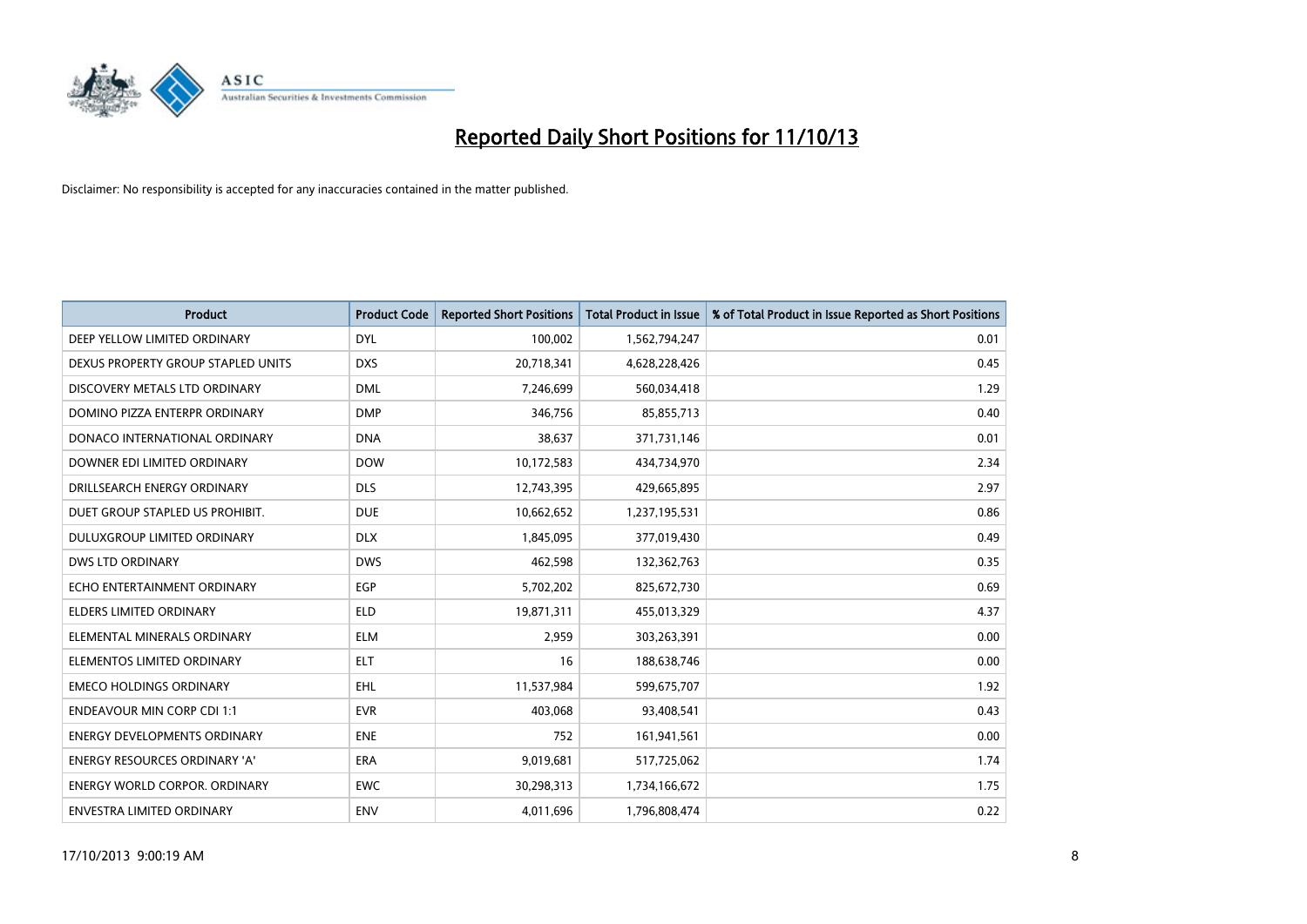

| <b>Product</b>                         | <b>Product Code</b> | <b>Reported Short Positions</b> | <b>Total Product in Issue</b> | % of Total Product in Issue Reported as Short Positions |
|----------------------------------------|---------------------|---------------------------------|-------------------------------|---------------------------------------------------------|
| EQUATORIAL RES LTD ORDINARY            | EQX                 | 8                               | 121,885,353                   | 0.00                                                    |
| ERM POWER LIMITED ORDINARY             | EPW                 | 87,367                          | 208,116,807                   | 0.04                                                    |
| ESERVGLOBAL LIMITED ORDINARY           | ESV                 | 7,726,177                       | 249,045,997                   | 3.10                                                    |
| EVOLUTION MINING LTD ORDINARY          | <b>EVN</b>          | 19,977,324                      | 708,652,367                   | 2.82                                                    |
| FAIRFAX MEDIA LTD ORDINARY             | <b>FXJ</b>          | 255,511,534                     | 2,351,955,725                 | 10.86                                                   |
| FAR LTD ORDINARY                       | FAR                 | 25,127,421                      | 2,499,846,742                 | 1.01                                                    |
| FEDERATION CNTRES ORD/UNIT STAPLED SEC | <b>FDC</b>          | 4,242,804                       | 1,427,641,565                 | 0.30                                                    |
| FINBAR GROUP LIMITED ORDINARY          | FRI                 | 29,156                          | 220,847,184                   | 0.01                                                    |
| FISHER & PAYKEL H. ORDINARY            | <b>FPH</b>          | 231,002                         | 546,834,998                   | 0.04                                                    |
| FKP PROPERTY GROUP STAPLED SECURITIES  | <b>FKP</b>          | 9,508,475                       | 321,578,705                   | 2.96                                                    |
| FLEETWOOD CORP ORDINARY                | <b>FWD</b>          | 2,768,701                       | 60,522,619                    | 4.57                                                    |
| FLETCHER BUILDING ORDINARY             | <b>FBU</b>          | 3,861,080                       | 686,096,427                   | 0.56                                                    |
| FLEXIGROUP LIMITED ORDINARY            | FXL                 | 139,452                         | 303,385,394                   | 0.05                                                    |
| <b>FLIGHT CENTRE ORDINARY</b>          | <b>FLT</b>          | 3,025,433                       | 100,527,011                   | 3.01                                                    |
| FLINDERS MINES LTD ORDINARY            | <b>FMS</b>          | 2,946,445                       | 1,824,843,676                 | 0.16                                                    |
| <b>FOCUS MINERALS LTD ORDINARY</b>     | <b>FML</b>          | 31,422,491                      | 9,137,375,877                 | 0.34                                                    |
| FONTERRA SHARE FUND ORDINARY UNITS     | <b>FSF</b>          | 34,859                          | 106,151,733                   | 0.03                                                    |
| <b>FORGE GROUP LIMITED ORDINARY</b>    | FGE                 | 1,443,308                       | 86,169,014                    | 1.67                                                    |
| FORTESCUE METALS GRP ORDINARY          | <b>FMG</b>          | 182,875,986                     | 3,113,798,151                 | 5.87                                                    |
| FREEDOM FOOD LTD ORDINARY              | <b>FNP</b>          | 14,397                          | 143,941,812                   | 0.01                                                    |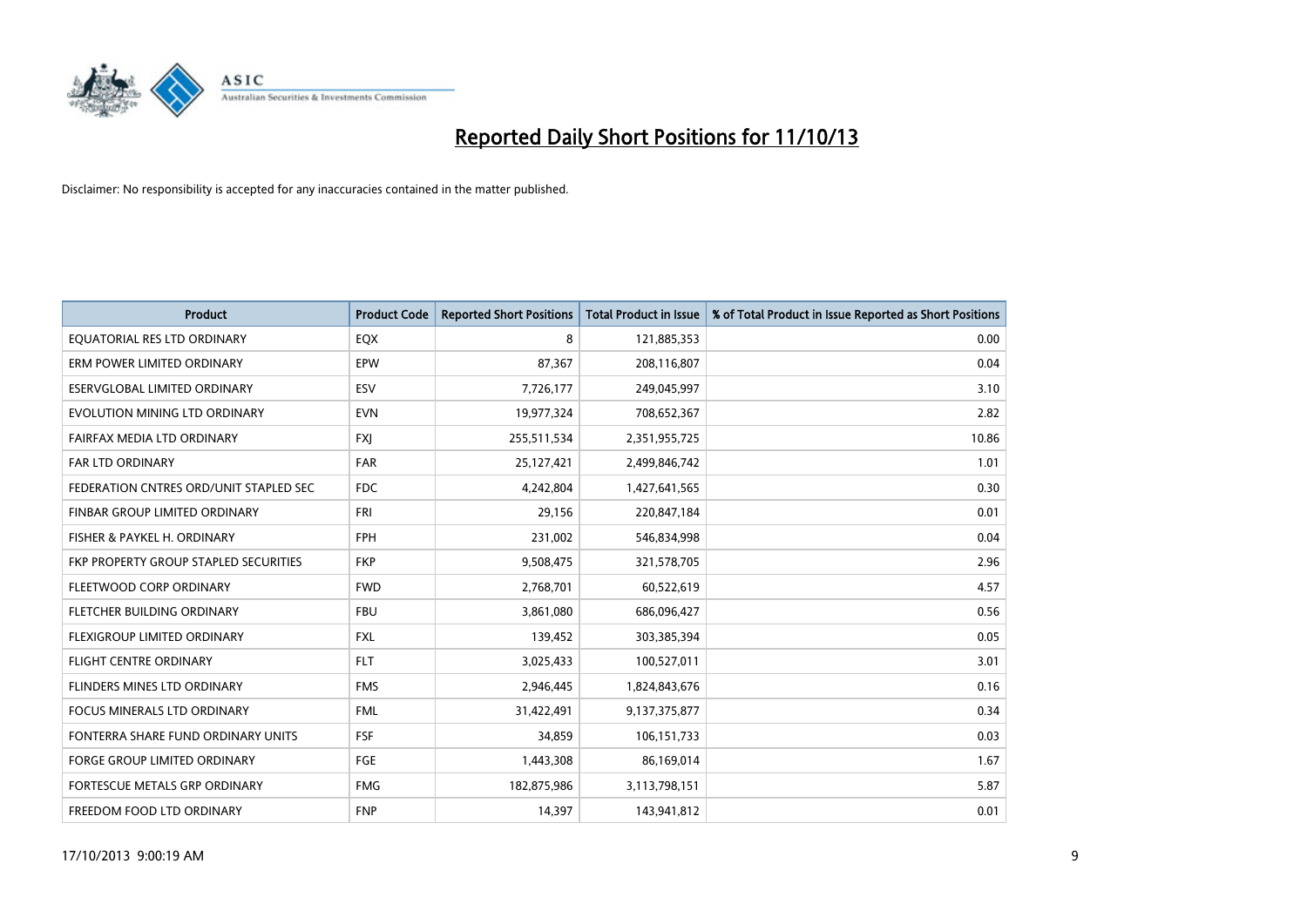

| <b>Product</b>                                   | <b>Product Code</b> | <b>Reported Short Positions</b> | <b>Total Product in Issue</b> | % of Total Product in Issue Reported as Short Positions |
|--------------------------------------------------|---------------------|---------------------------------|-------------------------------|---------------------------------------------------------|
| <b>G.U.D. HOLDINGS ORDINARY</b>                  | GUD                 | 6,353,159                       | 71,341,319                    | 8.91                                                    |
| <b>G8 EDUCATION LIMITED ORDINARY</b>             | <b>GEM</b>          | 1,576,130                       | 273,390,260                   | 0.58                                                    |
| <b>GALAXY RESOURCES ORDINARY</b>                 | <b>GXY</b>          | 12,566,232                      | 1,007,458,771                 | 1.25                                                    |
| <b>GENETIC TECHNOLOGIES ORDINARY</b>             | <b>GTG</b>          | 182,610                         | 565,749,677                   | 0.03                                                    |
| <b>GEODYNAMICS LIMITED ORDINARY</b>              | GDY                 | 850                             | 406,452,608                   | 0.00                                                    |
| GI DYNAMICS, INC CDI US PROHIBITED               | GID                 | 15,742                          | 389,977,755                   | 0.00                                                    |
| <b>GINDALBIE METALS LTD ORDINARY</b>             | <b>GBG</b>          | 53,497,065                      | 1,493,054,193                 | 3.58                                                    |
| <b>GOODMAN FIELDER, ORDINARY</b>                 | GFF                 | 31,924,816                      | 1,955,559,207                 | 1.63                                                    |
| <b>GOODMAN GROUP STAPLED</b>                     | <b>GMG</b>          | 7,469,790                       | 1,718,742,809                 | 0.43                                                    |
| <b>GPT GROUP STAPLED SEC.</b>                    | <b>GPT</b>          | 7,111,481                       | 1,694,888,638                 | 0.42                                                    |
| <b>GRAINCORP LIMITED A CLASS ORDINARY</b>        | <b>GNC</b>          | 312,942                         | 228,855,628                   | 0.14                                                    |
| <b>GRANGE RESOURCES, ORDINARY</b>                | <b>GRR</b>          | 5,534,943                       | 1,156,492,195                 | 0.48                                                    |
| <b>GREENLAND MIN EN LTD ORDINARY</b>             | GGG                 | 5,552,686                       | 573,617,440                   | 0.97                                                    |
| <b>GROWTHPOINT PROPERTY ORD/UNIT STAPLED SEC</b> | GOZ                 | 117,171                         | 414,410,218                   | 0.03                                                    |
| <b>GRYPHON MINERALS LTD ORDINARY</b>             | GRY                 | 7,457,271                       | 400,691,164                   | 1.86                                                    |
| <b>GUILDFORD COAL LTD ORDINARY</b>               | <b>GUF</b>          | 312,215                         | 635,046,899                   | 0.05                                                    |
| <b>GWA GROUP LTD ORDINARY</b>                    | <b>GWA</b>          | 14,977,677                      | 306,533,770                   | 4.89                                                    |
| <b>HARVEY NORMAN ORDINARY</b>                    | <b>HVN</b>          | 59,983,761                      | 1,062,316,784                 | 5.65                                                    |
| <b>HENDERSON GROUP CDI 1:1</b>                   | <b>HGG</b>          | 404,996                         | 737,836,207                   | 0.05                                                    |
| HFA HOLDINGS LIMITED ORDINARY                    | <b>HFA</b>          | 3,863                           | 118,738,157                   | 0.00                                                    |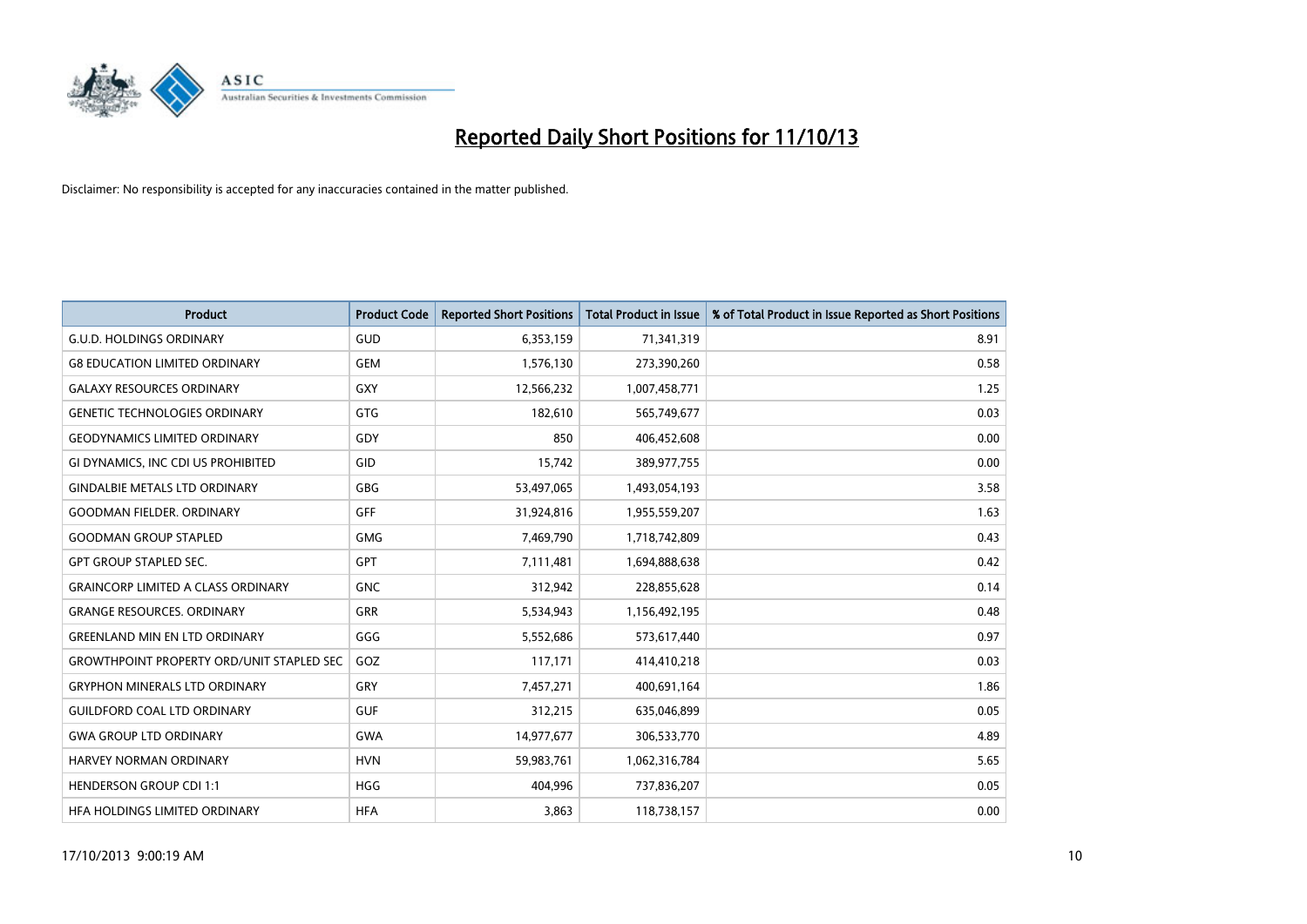

| <b>Product</b>                           | <b>Product Code</b> | <b>Reported Short Positions</b> | <b>Total Product in Issue</b> | % of Total Product in Issue Reported as Short Positions |
|------------------------------------------|---------------------|---------------------------------|-------------------------------|---------------------------------------------------------|
| <b>HIGHLANDS PACIFIC ORDINARY</b>        | <b>HIG</b>          | 500,001                         | 789,344,774                   | 0.06                                                    |
| HILLGROVE RES LTD ORDINARY               | <b>HGO</b>          | 168,685                         | 1,178,460,221                 | 0.01                                                    |
| HILLS HOLDINGS LTD ORDINARY              | <b>HIL</b>          | 41,734                          | 243,740,241                   | 0.02                                                    |
| HORIZON OIL LIMITED ORDINARY             | <b>HZN</b>          | 72,721,531                      | 1,301,147,932                 | 5.59                                                    |
| HOT CHILI LTD ORDINARY                   | HCH                 | 10,000                          | 333,854,386                   | 0.00                                                    |
| <b>ICON ENERGY LIMITED ORDINARY</b>      | <b>ICN</b>          | 34,647                          | 535,455,958                   | 0.01                                                    |
| <b>IINET LIMITED ORDINARY</b>            | <b>IIN</b>          | 1,506,128                       | 161,238,847                   | 0.93                                                    |
| ILUKA RESOURCES ORDINARY                 | ILU                 | 39,319,274                      | 418,700,517                   | 9.39                                                    |
| <b>IMDEX LIMITED ORDINARY</b>            | <b>IMD</b>          | 4,019,180                       | 210,473,188                   | 1.91                                                    |
| IMF (AUSTRALIA) LTD ORDINARY             | <b>IMF</b>          | 2,588,772                       | 123,203,426                   | 2.10                                                    |
| <b>INCITEC PIVOT ORDINARY</b>            | <b>IPL</b>          | 27,919,377                      | 1,628,730,107                 | 1.71                                                    |
| <b>INDEPENDENCE GROUP ORDINARY</b>       | <b>IGO</b>          | 3,866,093                       | 233,323,905                   | 1.66                                                    |
| INDOPHIL RESOURCES ORDINARY              | <b>IRN</b>          | 260,429                         | 1,203,146,194                 | 0.02                                                    |
| <b>INFIGEN ENERGY STAPLED SECURITIES</b> | <b>IFN</b>          | 4,038,042                       | 764,993,434                   | 0.53                                                    |
| <b>INFOMEDIA LTD ORDINARY</b>            | <b>IFM</b>          | 400,257                         | 304,953,155                   | 0.13                                                    |
| INGENIA GROUP STAPLED SECURITIES         | <b>INA</b>          | 1,996,117                       | 507,179,194                   | 0.39                                                    |
| <b>INOVA RESOURCES LTD ORDINARY</b>      | <b>IVA</b>          | 75,258                          | 729,665,661                   | 0.01                                                    |
| <b>INSURANCE AUSTRALIA ORDINARY</b>      | IAG                 | 6,730,539                       | 2,079,034,021                 | 0.32                                                    |
| <b>INTREPID MINES ORDINARY</b>           | <b>IAU</b>          | 19,952,108                      | 556,194,977                   | 3.59                                                    |
| INVESTA OFFICE FUND STAPLED SECURITIES   | <b>IOF</b>          | 786,319                         | 614,047,458                   | 0.13                                                    |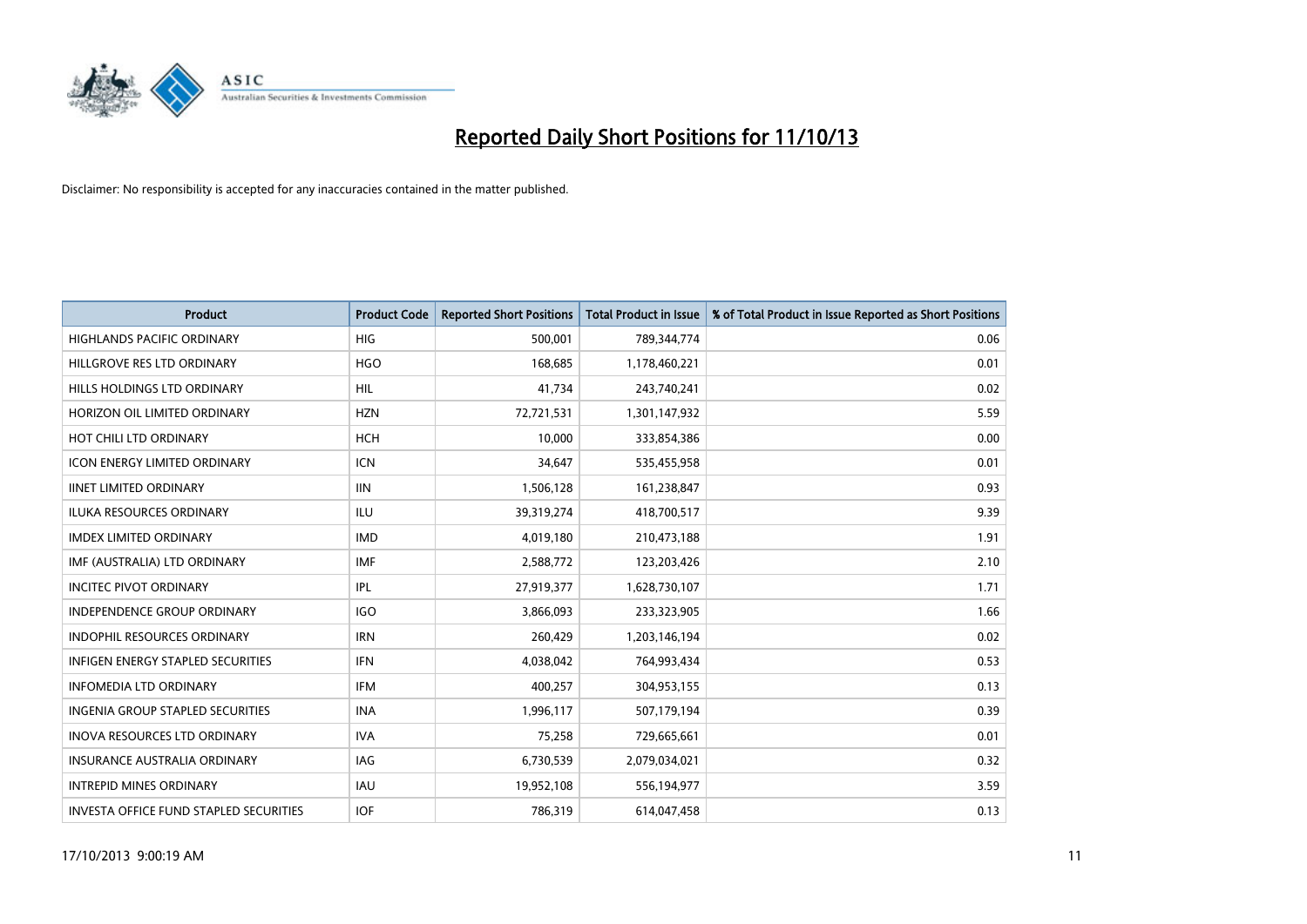

| <b>Product</b>                           | <b>Product Code</b> | <b>Reported Short Positions</b> | <b>Total Product in Issue</b> | % of Total Product in Issue Reported as Short Positions |
|------------------------------------------|---------------------|---------------------------------|-------------------------------|---------------------------------------------------------|
| <b>INVOCARE LIMITED ORDINARY</b>         | <b>IVC</b>          | 7,407,047                       | 110,030,298                   | 6.73                                                    |
| <b>IOOF HOLDINGS LTD ORDINARY</b>        | IFL                 | 1,960,006                       | 232,118,034                   | 0.84                                                    |
| <b>IPROPERTY GROUP LTD ORDINARY</b>      | <b>IPP</b>          | 19,820                          | 181,398,426                   | 0.01                                                    |
| <b>IRESS LIMITED ORDINARY</b>            | <b>IRE</b>          | 377,261                         | 158,585,126                   | 0.24                                                    |
| <b>IRON ORE HOLDINGS ORDINARY</b>        | <b>IOH</b>          | 26.197                          | 161,174,005                   | 0.02                                                    |
| <b>ISELECT LTD ORDINARY</b>              | <b>ISU</b>          | 1,540,853                       | 259,964,894                   | 0.59                                                    |
| JAMES HARDIE INDUST CHESS DEPOSITARY INT | <b>IHX</b>          | 8,194,068                       | 442,685,722                   | 1.85                                                    |
| <b>JB HI-FI LIMITED ORDINARY</b>         | <b>IBH</b>          | 8,752,391                       | 99,917,963                    | 8.76                                                    |
| <b>JUPITER MINES ORDINARY</b>            | <b>IMS</b>          | 9,874                           | 2,281,835,383                 | 0.00                                                    |
| <b>KAGARA LTD ORDINARY</b>               | KZL                 | 3,385,466                       | 798,953,117                   | 0.42                                                    |
| KAROON GAS AUSTRALIA ORDINARY            | <b>KAR</b>          | 718,705                         | 255,841,581                   | 0.28                                                    |
| KATHMANDU HOLD LTD ORDINARY              | <b>KMD</b>          | 23,308                          | 200,215,894                   | 0.01                                                    |
| <b>KBL MINING LIMITED ORDINARY</b>       | <b>KBL</b>          | 1.820                           | 393,535,629                   | 0.00                                                    |
| KINGSGATE CONSOLID. ORDINARY             | <b>KCN</b>          | 13,973,808                      | 152,284,777                   | 9.18                                                    |
| KINGSROSE MINING LTD ORDINARY            | <b>KRM</b>          | 500,590                         | 335,753,851                   | 0.15                                                    |
| LEIGHTON HOLDINGS ORDINARY               | LEI.                | 20,400,657                      | 337,235,188                   | 6.05                                                    |
| LEND LEASE GROUP UNIT/ORD STAPLED        | <b>LLC</b>          | 2,214,982                       | 576,712,337                   | 0.38                                                    |
| LINC ENERGY LTD ORDINARY                 | <b>LNC</b>          | 15,537,647                      | 518,687,562                   | 3.00                                                    |
| LYCOPODIUM LIMITED ORDINARY              | LYL                 | 90                              | 38,955,103                    | 0.00                                                    |
| LYNAS CORPORATION ORDINARY               | <b>LYC</b>          | 191,623,746                     | 1,961,060,594                 | 9.77                                                    |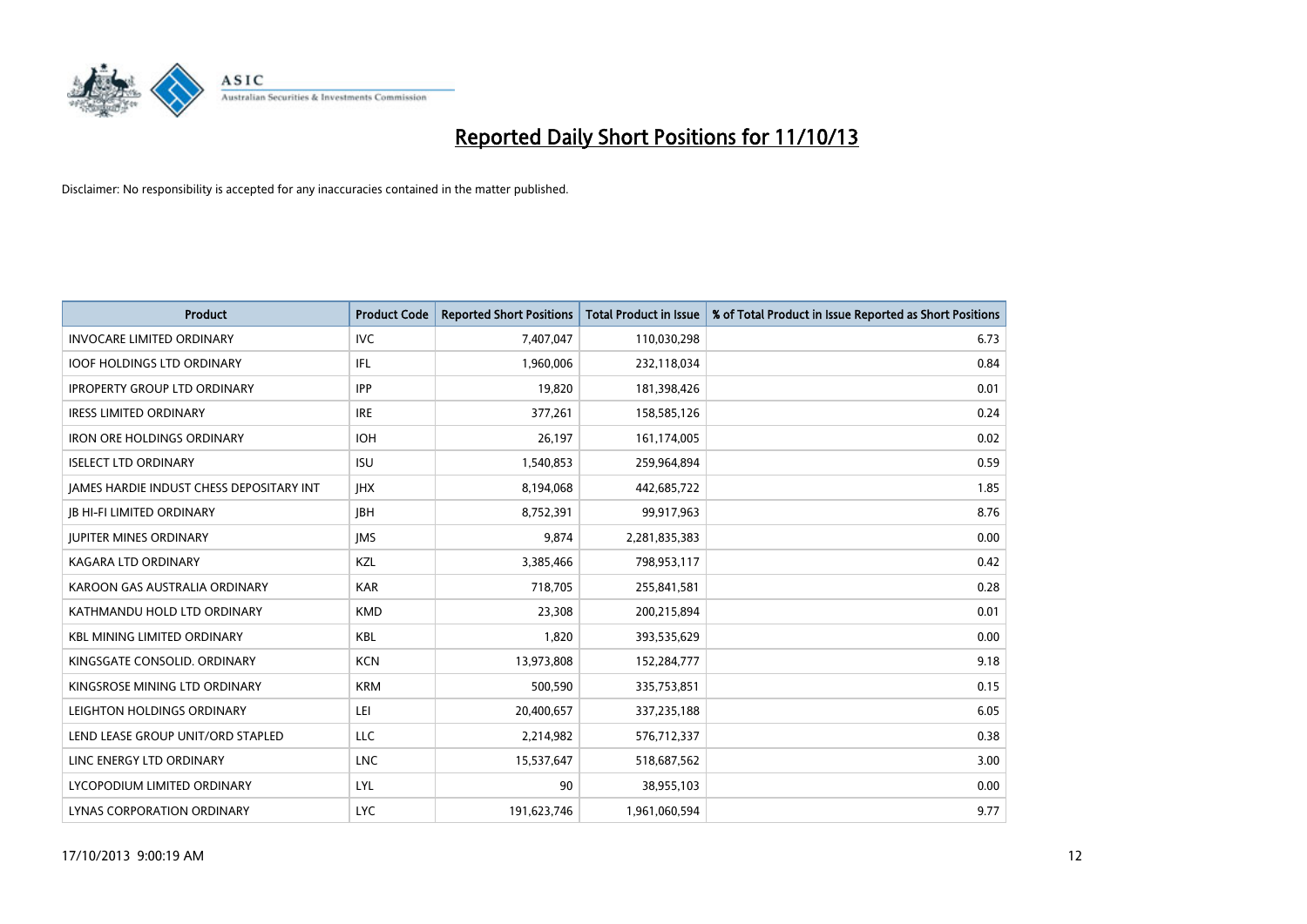

| <b>Product</b>                        | <b>Product Code</b> | <b>Reported Short Positions</b> | <b>Total Product in Issue</b> | % of Total Product in Issue Reported as Short Positions |
|---------------------------------------|---------------------|---------------------------------|-------------------------------|---------------------------------------------------------|
| M2 TELECOMMUNICATION ORDINARY         | <b>MTU</b>          | 7,392,992                       | 178,573,822                   | 4.14                                                    |
| <b>MACA LIMITED ORDINARY</b>          | <b>MLD</b>          | 2.241                           | 172,500,000                   | 0.00                                                    |
| <b>MACMAHON HOLDINGS ORDINARY</b>     | MAH                 | 859,254                         | 1,261,699,966                 | 0.07                                                    |
| MACO ATLAS ROADS GRP ORDINARY STAPLED | <b>MOA</b>          | 16,847,206                      | 487,230,540                   | 3.46                                                    |
| MACOUARIE GROUP LTD ORDINARY          | <b>MOG</b>          | 1,799,557                       | 339,888,036                   | 0.53                                                    |
| MACQUARIE TELECOM GP ORDINARY         | <b>MAQ</b>          | 3,623                           | 20,967,121                    | 0.02                                                    |
| MAGELLAN FIN GRP LTD ORDINARY         | <b>MFG</b>          | 539,145                         | 153,634,797                   | 0.35                                                    |
| MATRIX C & E LTD ORDINARY             | <b>MCE</b>          | 2,933,989                       | 94,555,428                    | 3.10                                                    |
| <b>MAVERICK DRILLING ORDINARY</b>     | <b>MAD</b>          | 11,331,710                      | 452,726,751                   | 2.50                                                    |
| <b>MAXITRANS INDUSTRIES ORDINARY</b>  | <b>MXI</b>          | 294,709                         | 183,993,392                   | 0.16                                                    |
| MAYNE PHARMA LTD ORDINARY             | <b>MYX</b>          | 2,134,039                       | 563,459,968                   | 0.38                                                    |
| MCMILLAN SHAKESPEARE ORDINARY         | <b>MMS</b>          | 570,556                         | 74,523,965                    | 0.77                                                    |
| MEDUSA MINING LTD ORDINARY            | <b>MML</b>          | 2,791,046                       | 188,903,911                   | 1.48                                                    |
| MEO AUSTRALIA LTD ORDINARY            | <b>MEO</b>          | 10,845                          | 627,264,587                   | 0.00                                                    |
| <b>MERMAID MARINE ORDINARY</b>        | <b>MRM</b>          | 712,622                         | 232,652,241                   | 0.31                                                    |
| MESOBLAST LIMITED ORDINARY            | <b>MSB</b>          | 15,439,908                      | 317,350,901                   | 4.87                                                    |
| METALS X LIMITED ORDINARY             | <b>MLX</b>          | 77,960                          | 1,652,636,110                 | 0.00                                                    |
| METCASH LIMITED ORDINARY              | <b>MTS</b>          | 86,659,207                      | 880,704,786                   | 9.84                                                    |
| METMINCO LIMITED ORDINARY             | <b>MNC</b>          | 645,635                         | 1,749,543,023                 | 0.04                                                    |
| MICLYN EXP OFFSHR ORDINARY            | <b>MIO</b>          | 128,417                         | 281,754,775                   | 0.05                                                    |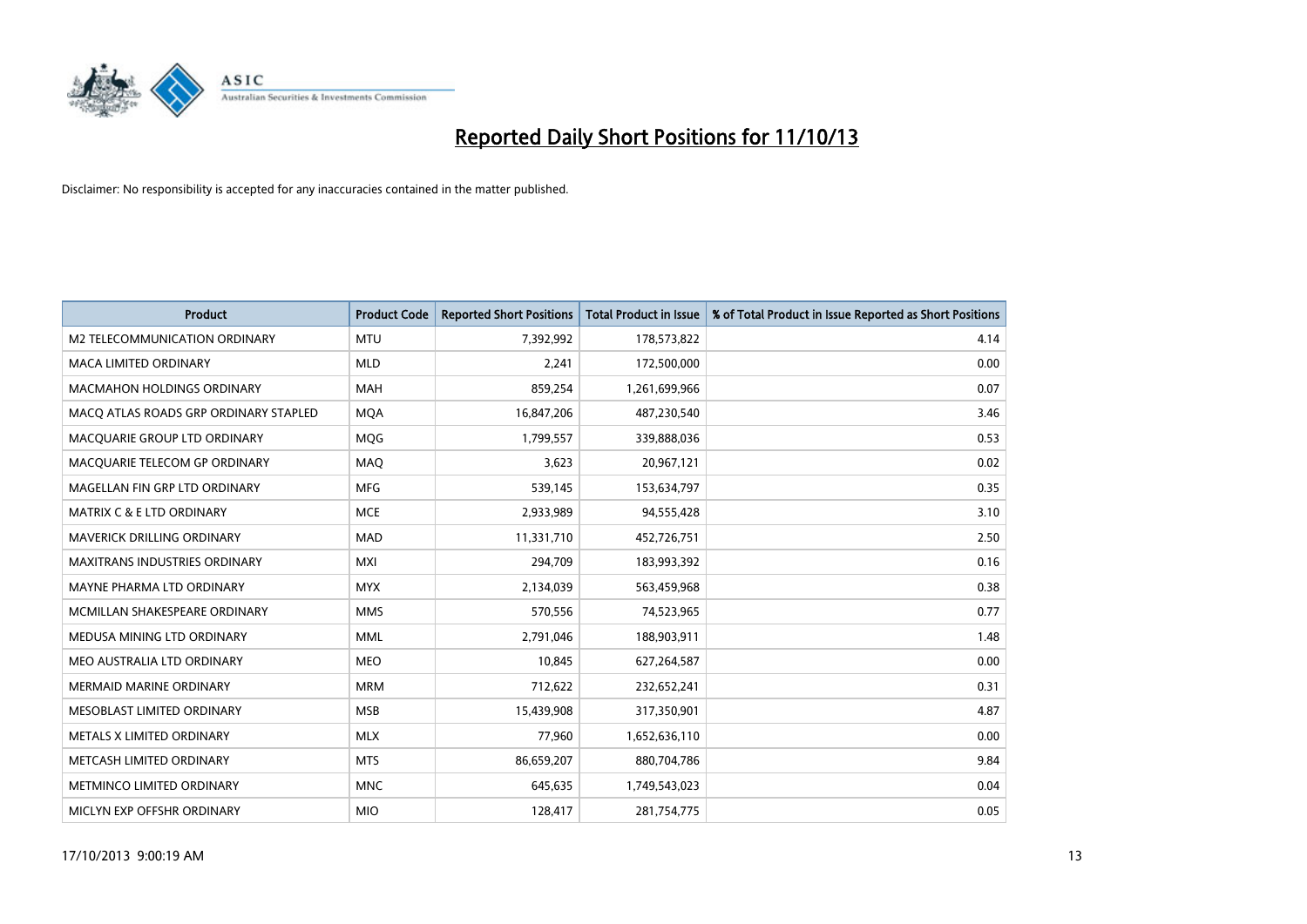

| <b>Product</b>                    | <b>Product Code</b> | <b>Reported Short Positions</b> | <b>Total Product in Issue</b> | % of Total Product in Issue Reported as Short Positions |
|-----------------------------------|---------------------|---------------------------------|-------------------------------|---------------------------------------------------------|
| MIGHTY RIVER POWER ORDINARY       | <b>MYT</b>          | 4,149                           | 1,400,000,094                 | 0.00                                                    |
| MINCOR RESOURCES NL ORDINARY      | <b>MCR</b>          | 2,443,732                       | 188,208,274                   | 1.30                                                    |
| MINERAL DEPOSITS ORDINARY         | <b>MDL</b>          | 2,517,442                       | 83,538,786                    | 3.01                                                    |
| MINERAL RESOURCES, ORDINARY       | <b>MIN</b>          | 3,181,976                       | 185,987,992                   | 1.71                                                    |
| MIRABELA NICKEL LTD ORDINARY      | <b>MBN</b>          | 23,033,713                      | 876,801,147                   | 2.63                                                    |
| MIRVAC GROUP STAPLED SECURITIES   | <b>MGR</b>          | 1,882,334                       | 3,664,938,678                 | 0.05                                                    |
| MOBILE EMBRACE LTD ORDINARY       | <b>MBE</b>          | 3,500                           | 307,877,790                   | 0.00                                                    |
| MOLOPO ENERGY LTD ORDINARY        | <b>MPO</b>          | 171,903                         | 246,724,091                   | 0.07                                                    |
| MONADELPHOUS GROUP ORDINARY       | <b>MND</b>          | 12,487,202                      | 92,308,047                    | 13.53                                                   |
| MORTGAGE CHOICE LTD ORDINARY      | <b>MOC</b>          | 232,123                         | 123,431,282                   | 0.19                                                    |
| <b>MOUNT GIBSON IRON ORDINARY</b> | <b>MGX</b>          | 12,299,420                      | 1,090,584,232                 | 1.13                                                    |
| MULTIPLEX SITES SITES             | <b>MXUPA</b>        | 1,299                           | 4,500,000                     | 0.03                                                    |
| MURCHISON METALS LTD ORDINARY     | <b>MMX</b>          | 246,060                         | 450,497,346                   | 0.05                                                    |
| MYER HOLDINGS LTD ORDINARY        | <b>MYR</b>          | 84,628,658                      | 583,894,551                   | 14.49                                                   |
| <b>MYSTATE LIMITED ORDINARY</b>   | <b>MYS</b>          | 7,241                           | 87,177,445                    | 0.01                                                    |
| NANOSONICS LIMITED ORDINARY       | <b>NAN</b>          | 8,827                           | 262,822,463                   | 0.00                                                    |
| NATIONAL AUST, BANK ORDINARY      | <b>NAB</b>          | 4,917,461                       | 2,348,902,914                 | 0.21                                                    |
| NAVITAS LIMITED ORDINARY          | <b>NVT</b>          | 1,944,195                       | 375,416,910                   | 0.52                                                    |
| NEON ENERGY LIMITED ORDINARY      | <b>NEN</b>          | 1,376,167                       | 553,037,848                   | 0.25                                                    |
| NEW HOPE CORPORATION ORDINARY     | <b>NHC</b>          | 694,494                         | 830,715,225                   | 0.08                                                    |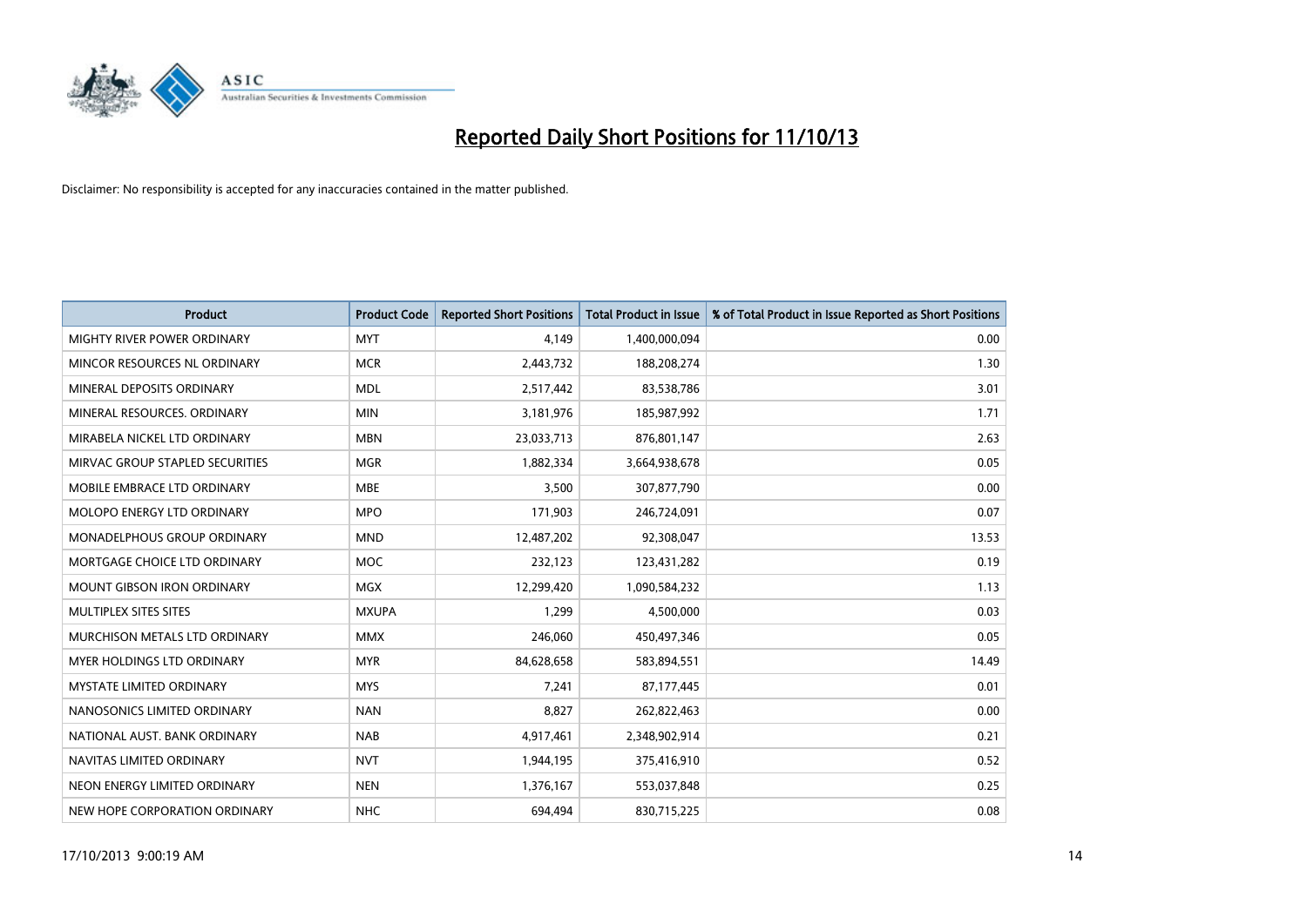

| <b>Product</b>                        | <b>Product Code</b> | <b>Reported Short Positions</b> | <b>Total Product in Issue</b> | % of Total Product in Issue Reported as Short Positions |
|---------------------------------------|---------------------|---------------------------------|-------------------------------|---------------------------------------------------------|
| NEW STANDARD ENERGY ORDINARY          | <b>NSE</b>          | 322,032                         | 305,331,847                   | 0.11                                                    |
| NEWCREST MINING ORDINARY              | <b>NCM</b>          | 8,396,132                       | 766,510,971                   | 1.10                                                    |
| NEWS CORP A NON-VOTING CDI            | <b>NWSLV</b>        | 2,926,446                       | 4,087,188                     | 71.60                                                   |
| NEWS CORP B VOTING CDI                | <b>NWS</b>          | 2,158,407                       | 26,728,911                    | 8.08                                                    |
| NEWSAT LIMITED ORDINARY               | <b>NWT</b>          | 581,341                         | 548,228,507                   | 0.11                                                    |
| NEXTDC LIMITED ORDINARY               | <b>NXT</b>          | 6,124,179                       | 192,904,486                   | 3.17                                                    |
| NEXUS ENERGY LIMITED ORDINARY         | <b>NXS</b>          | 2,762,772                       | 1,330,219,459                 | 0.21                                                    |
| NIB HOLDINGS LIMITED ORDINARY         | <b>NHF</b>          | 4,488,186                       | 439,004,182                   | 1.02                                                    |
| NIDO PETROLEUM ORDINARY               | <b>NDO</b>          | 357,401                         | 2,046,650,968                 | 0.02                                                    |
| NOBLE MINERAL RES ORDINARY            | <b>NMG</b>          | 2,365,726                       | 666,397,952                   | 0.36                                                    |
| NORTHERN IRON LTD ORDINARY            | <b>NFE</b>          | 1,154,258                       | 484,405,314                   | 0.24                                                    |
| NORTHERN STAR ORDINARY                | <b>NST</b>          | 5,147,606                       | 424,279,762                   | 1.21                                                    |
| NOVOGEN LIMITED ORDINARY              | <b>NRT</b>          | 121,491                         | 144,622,257                   | 0.08                                                    |
| NRW HOLDINGS LIMITED ORDINARY         | <b>NWH</b>          | 14,324,308                      | 278,888,011                   | 5.14                                                    |
| NUCOAL RESOURCES LTD ORDINARY         | <b>NCR</b>          | 90,001                          | 768,612,354                   | 0.01                                                    |
| NUFARM LIMITED ORDINARY               | <b>NUF</b>          | 13,098,216                      | 262,954,040                   | 4.98                                                    |
| OAKTON LIMITED ORDINARY               | <b>OKN</b>          | 35,002                          | 89,968,985                    | 0.04                                                    |
| OCEANAGOLD CORP. CHESS DEPOSITARY INT | <b>OGC</b>          | 671,078                         | 293,587,920                   | 0.23                                                    |
| OIL SEARCH LTD ORDINARY               | OSH                 | 5,479,952                       | 1,343,361,150                 | 0.41                                                    |
| OM HOLDINGS LIMITED ORDINARY          | OMH                 | 3,104,994                       | 733,423,337                   | 0.42                                                    |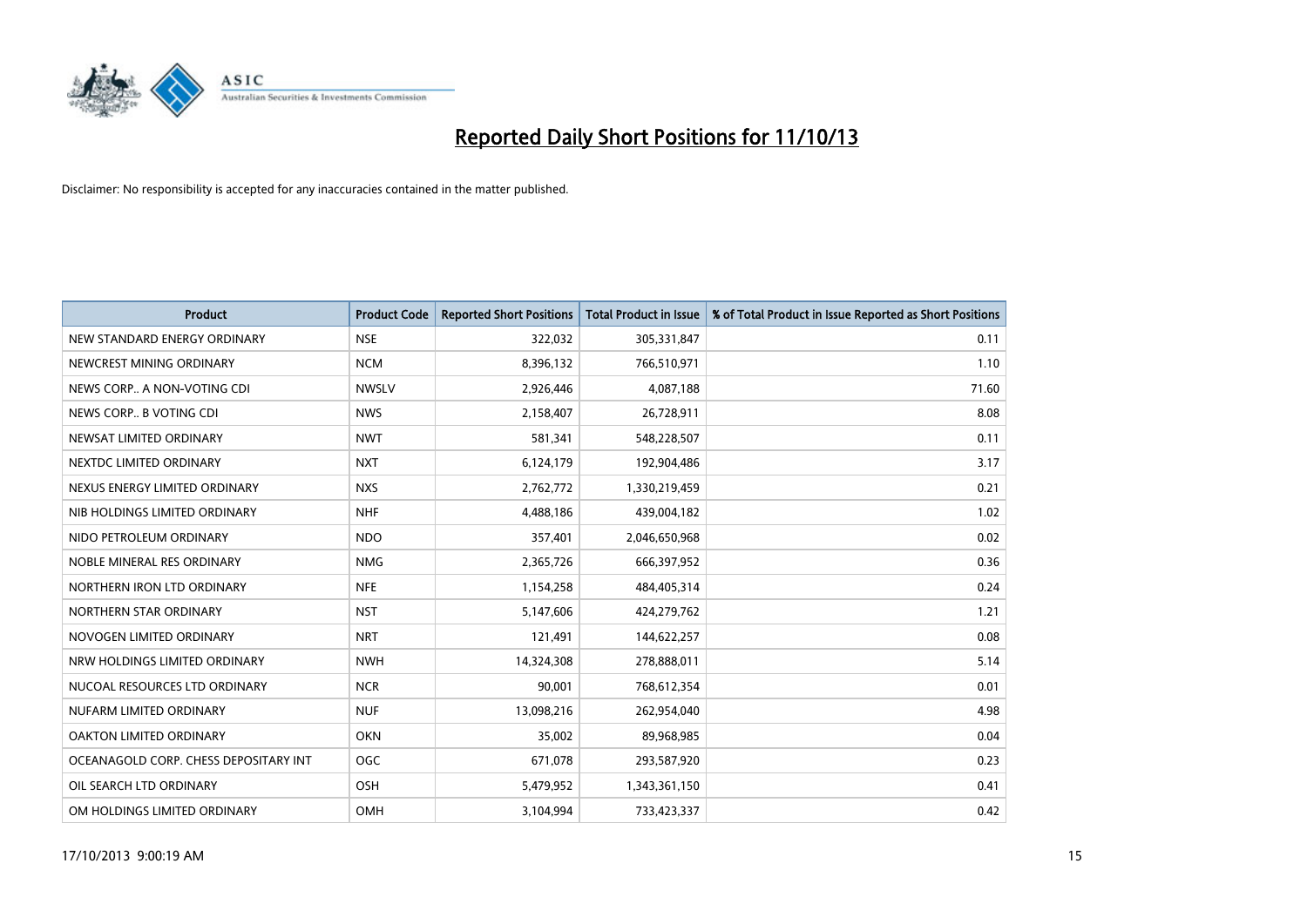

| <b>Product</b>                        | <b>Product Code</b> | <b>Reported Short Positions</b> | <b>Total Product in Issue</b> | % of Total Product in Issue Reported as Short Positions |
|---------------------------------------|---------------------|---------------------------------|-------------------------------|---------------------------------------------------------|
| ORICA LIMITED ORDINARY                | ORI                 | 9,925,311                       | 368,203,632                   | 2.70                                                    |
| ORIGIN ENERGY ORDINARY                | <b>ORG</b>          | 7,847,061                       | 1,101,198,473                 | 0.71                                                    |
| OROCOBRE LIMITED ORDINARY             | <b>ORE</b>          | 334,457                         | 117,745,140                   | 0.28                                                    |
| OROTONGROUP LIMITED ORDINARY          | ORL                 | 396,858                         | 40,880,902                    | 0.97                                                    |
| OZ MINERALS ORDINARY                  | <b>OZL</b>          | 8,807,653                       | 303,470,022                   | 2.90                                                    |
| OZFOREX GROUP LTD DEFERRED SETTLEMENT | <b>OFX</b>          | 4,599,425                       | 240,000,000                   | 1.92                                                    |
| PACIFIC BRANDS ORDINARY               | <b>PBG</b>          | 7,979,909                       | 912,915,695                   | 0.87                                                    |
| PALADIN ENERGY LTD ORDINARY           | <b>PDN</b>          | 71,932,104                      | 963,332,074                   | 7.47                                                    |
| PANAUST LIMITED ORDINARY              | <b>PNA</b>          | 3,046,164                       | 619,765,589                   | 0.49                                                    |
| PANORAMIC RESOURCES ORDINARY          | PAN                 | 201,154                         | 263,285,132                   | 0.08                                                    |
| PANTERRA GOLD LTD ORDINARY            | PGI                 |                                 | 761,580,455                   | 0.00                                                    |
| PAPERLINX LIMITED ORDINARY            | <b>PPX</b>          | 48,101                          | 609,280,761                   | 0.01                                                    |
| PAPILLON RES LTD ORDINARY             | PIR                 | 5,651,535                       | 337,944,210                   | 1.67                                                    |
| PATTIES FOODS LTD ORDINARY            | PFL                 | 47,039                          | 139,065,639                   | 0.03                                                    |
| PEET LIMITED ORDINARY                 | <b>PPC</b>          | 1,005,974                       | 431,986,887                   | 0.23                                                    |
| PERILYA LIMITED ORDINARY              | PEM                 | 280,367                         | 769,316,426                   | 0.04                                                    |
| PERPETUAL LIMITED ORDINARY            | PPT                 | 2,311,029                       | 42,002,824                    | 5.50                                                    |
| PERSEUS MINING LTD ORDINARY           | <b>PRU</b>          | 5,920,938                       | 457,962,088                   | 1.29                                                    |
| PHARMAXIS LTD ORDINARY                | <b>PXS</b>          | 2,744,616                       | 308,548,389                   | 0.89                                                    |
| PLATINUM ASSET ORDINARY               | <b>PTM</b>          | 2,783,867                       | 578,285,695                   | 0.48                                                    |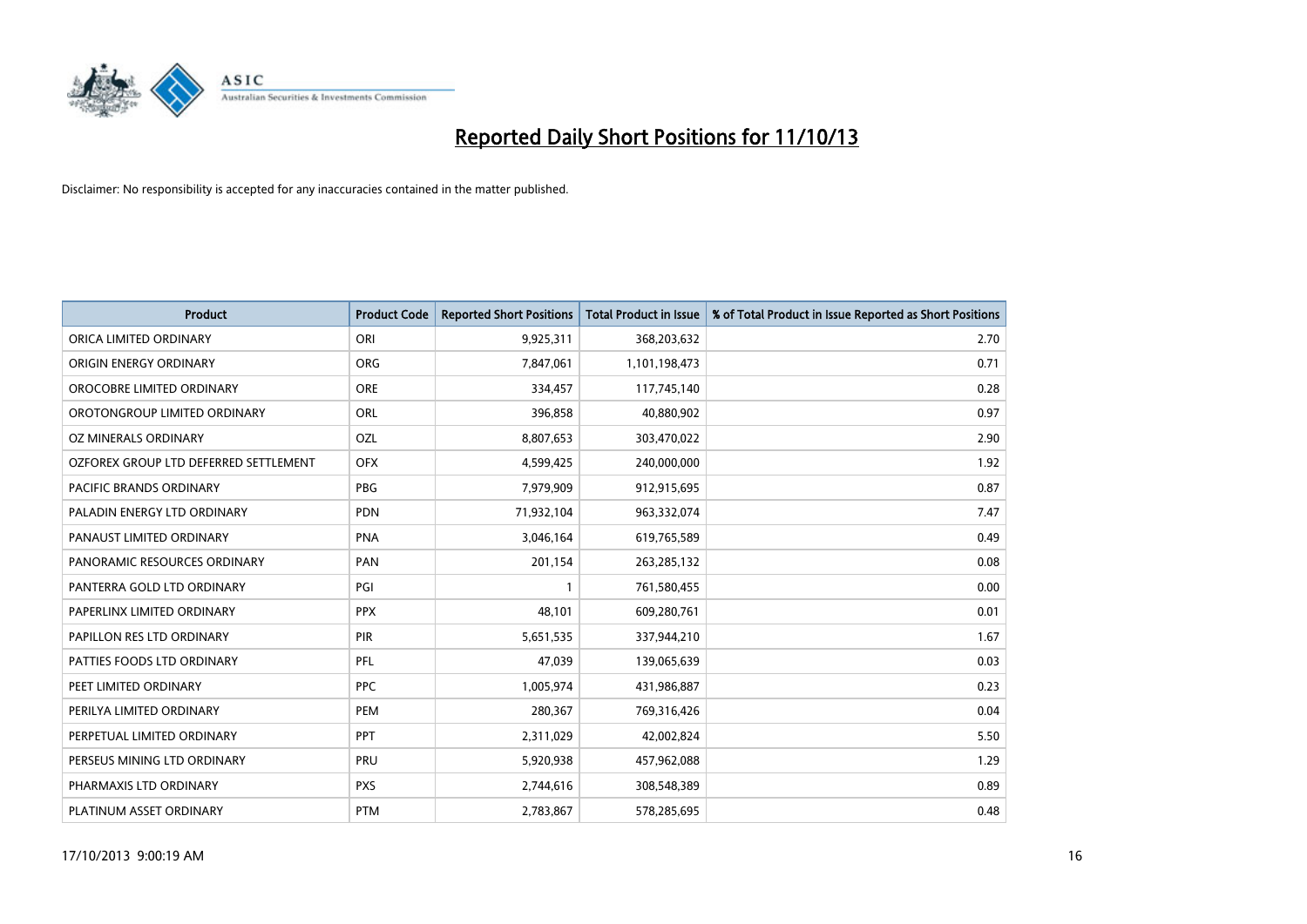

| <b>Product</b>                      | <b>Product Code</b> | <b>Reported Short Positions</b> | <b>Total Product in Issue</b> | % of Total Product in Issue Reported as Short Positions |
|-------------------------------------|---------------------|---------------------------------|-------------------------------|---------------------------------------------------------|
| PLATINUM AUSTRALIA ORDINARY         | <b>PLA</b>          | 836,127                         | 504,968,043                   | 0.17                                                    |
| PMI GOLD CORP CDI 1:1               | <b>PVM</b>          | 287,417                         | 159,968,561                   | 0.18                                                    |
| PMP LIMITED ORDINARY                | <b>PMP</b>          | 484.607                         | 323,781,124                   | 0.15                                                    |
| PRANA BIOTECHNOLOGY ORDINARY        | PBT                 | 294,709                         | 408,128,419                   | 0.07                                                    |
| PREMIER INVESTMENTS ORDINARY        | <b>PMV</b>          | 1,066,842                       | 155,260,478                   | 0.69                                                    |
| PRIMARY HEALTH CARE ORDINARY        | PRY                 | 19,350,934                      | 503,921,941                   | 3.84                                                    |
| PRIME MEDIA GRP LTD ORDINARY        | <b>PRT</b>          | 61,364                          | 366,330,303                   | 0.02                                                    |
| PROGRAMMED ORDINARY                 | <b>PRG</b>          | 246,259                         | 118,229,190                   | 0.21                                                    |
| <b>QANTAS AIRWAYS ORDINARY</b>      | QAN                 | 39,219,316                      | 2,212,979,740                 | 1.77                                                    |
| OBE INSURANCE GROUP ORDINARY        | <b>OBE</b>          | 11,974,670                      | 1,226,855,950                 | 0.98                                                    |
| ORXPHARMA LTD ORDINARY              | <b>QRX</b>          | 168,037                         | 144,785,606                   | 0.12                                                    |
| <b>QUBE HOLDINGS LTD ORDINARY</b>   | QUB                 | 13,622,041                      | 931,433,499                   | 1.46                                                    |
| RAMELIUS RESOURCES ORDINARY         | <b>RMS</b>          | 2,140,122                       | 363,029,659                   | 0.59                                                    |
| RAMSAY HEALTH CARE ORDINARY         | <b>RHC</b>          | 1,889,721                       | 202,081,252                   | 0.94                                                    |
| <b>RCG CORPORATION LTD ORDINARY</b> | <b>RCG</b>          | 35,112                          | 251,793,207                   | 0.01                                                    |
| <b>RCR TOMLINSON ORDINARY</b>       | <b>RCR</b>          | 313,017                         | 136,696,590                   | 0.23                                                    |
| <b>REA GROUP ORDINARY</b>           | <b>REA</b>          | 1,164,693                       | 131,714,699                   | 0.88                                                    |
| RECKON LIMITED ORDINARY             | <b>RKN</b>          | 144,988                         | 128,103,484                   | 0.11                                                    |
| <b>RED 5 LIMITED ORDINARY</b>       | <b>RED</b>          | 1,091,731                       | 155,788,008                   | 0.70                                                    |
| RED FORK ENERGY ORDINARY            | <b>RFE</b>          | 4,327,941                       | 499,551,719                   | 0.87                                                    |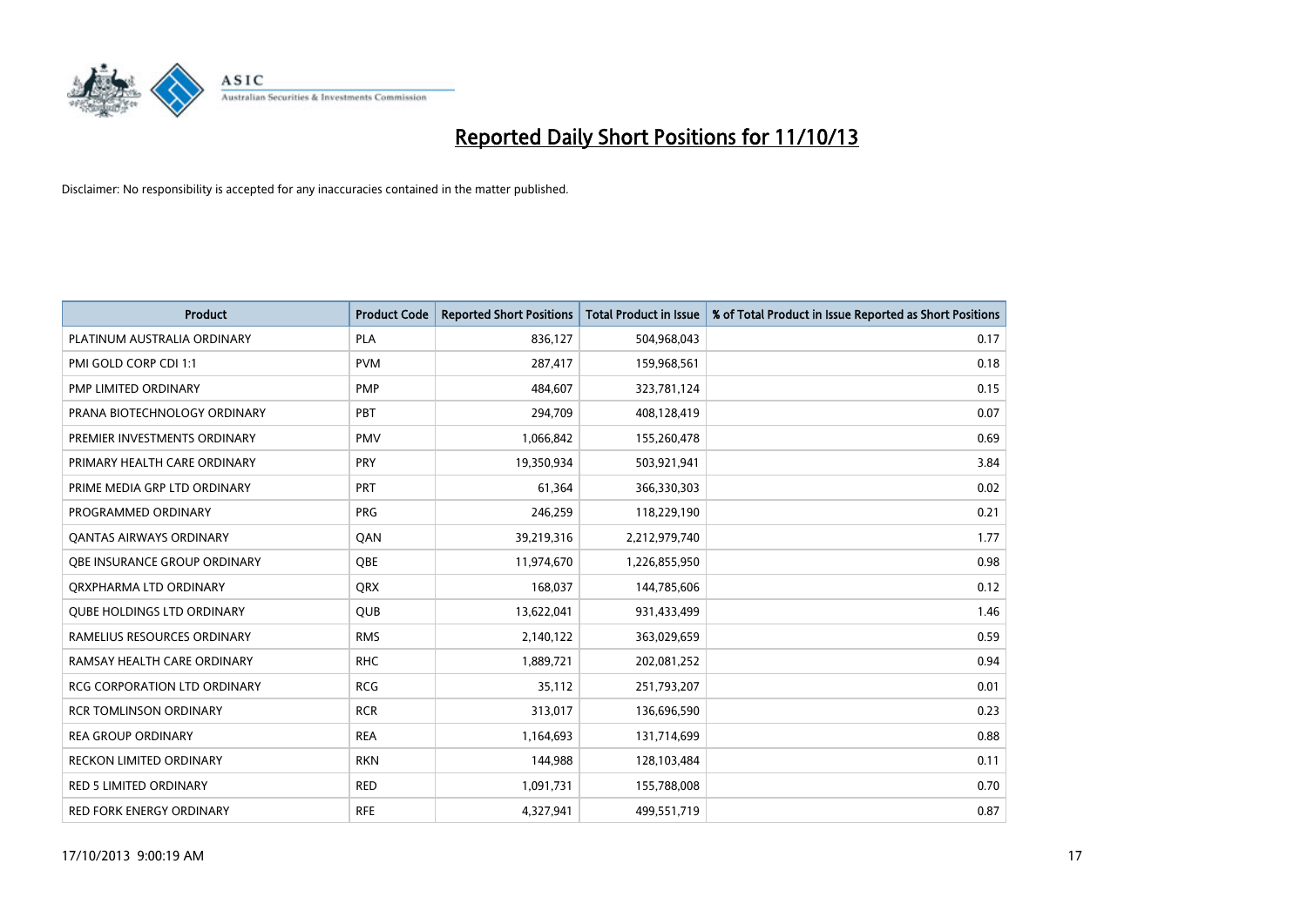

| Product                          | <b>Product Code</b> | <b>Reported Short Positions</b> | <b>Total Product in Issue</b> | % of Total Product in Issue Reported as Short Positions |
|----------------------------------|---------------------|---------------------------------|-------------------------------|---------------------------------------------------------|
| REDBANK ENERGY LTD ORDINARY      | <b>AEJ</b>          | 13                              | 786,287                       | 0.00                                                    |
| REECE AUSTRALIA LTD. ORDINARY    | <b>REH</b>          | 428                             | 99,600,000                    | 0.00                                                    |
| REED RESOURCES LTD ORDINARY      | <b>RDR</b>          | 50,000                          | 522,731,064                   | 0.01                                                    |
| REGIS RESOURCES ORDINARY         | <b>RRL</b>          | 5,792,270                       | 479,592,829                   | 1.21                                                    |
| RESMED INC CDI 10:1              | <b>RMD</b>          | 10,439,744                      | 1,420,542,770                 | 0.73                                                    |
| RESOLUTE MINING ORDINARY         | <b>RSG</b>          | 5,123,899                       | 640,994,224                   | 0.80                                                    |
| RESOURCE EQUIP LTD ORDINARY      | <b>RQL</b>          | 5,000                           | 249,065,471                   | 0.00                                                    |
| RESOURCE GENERATION ORDINARY     | <b>RES</b>          | 385,666                         | 332,234,604                   | 0.12                                                    |
| RETAIL FOOD GROUP ORDINARY       | <b>RFG</b>          | 3,067,127                       | 130,301,190                   | 2.35                                                    |
| REX MINERALS LIMITED ORDINARY    | <b>RXM</b>          | 2,151,195                       | 188,907,284                   | 1.14                                                    |
| RHG LIMITED ORDINARY             | <b>RHG</b>          | 1,085                           | 308,483,177                   | 0.00                                                    |
| RIALTO ENERGY ORDINARY           | <b>RIA</b>          | 41                              | 1,155,765,100                 | 0.00                                                    |
| RIDLEY CORPORATION ORDINARY      | <b>RIC</b>          | 72,485                          | 307,817,071                   | 0.02                                                    |
| RIO TINTO LIMITED ORDINARY       | <b>RIO</b>          | 4,564,676                       | 435,758,720                   | 1.05                                                    |
| <b>ROBUST RESOURCES ORDINARY</b> | <b>ROL</b>          | 10,000                          | 102,830,646                   | 0.01                                                    |
| ROC OIL COMPANY ORDINARY         | <b>ROC</b>          | 1,267,138                       | 683,235,552                   | 0.19                                                    |
| SAI GLOBAL LIMITED ORDINARY      | SAI                 | 6,770,960                       | 210,662,827                   | 3.21                                                    |
| SALMAT LIMITED ORDINARY          | <b>SLM</b>          | 998                             | 159,812,799                   | 0.00                                                    |
| SAMSON OIL & GAS LTD ORDINARY    | SSN                 | 2,082,000                       | 2,547,627,193                 | 0.08                                                    |
| SANDFIRE RESOURCES ORDINARY      | <b>SFR</b>          | 2,314,212                       | 155,640,968                   | 1.49                                                    |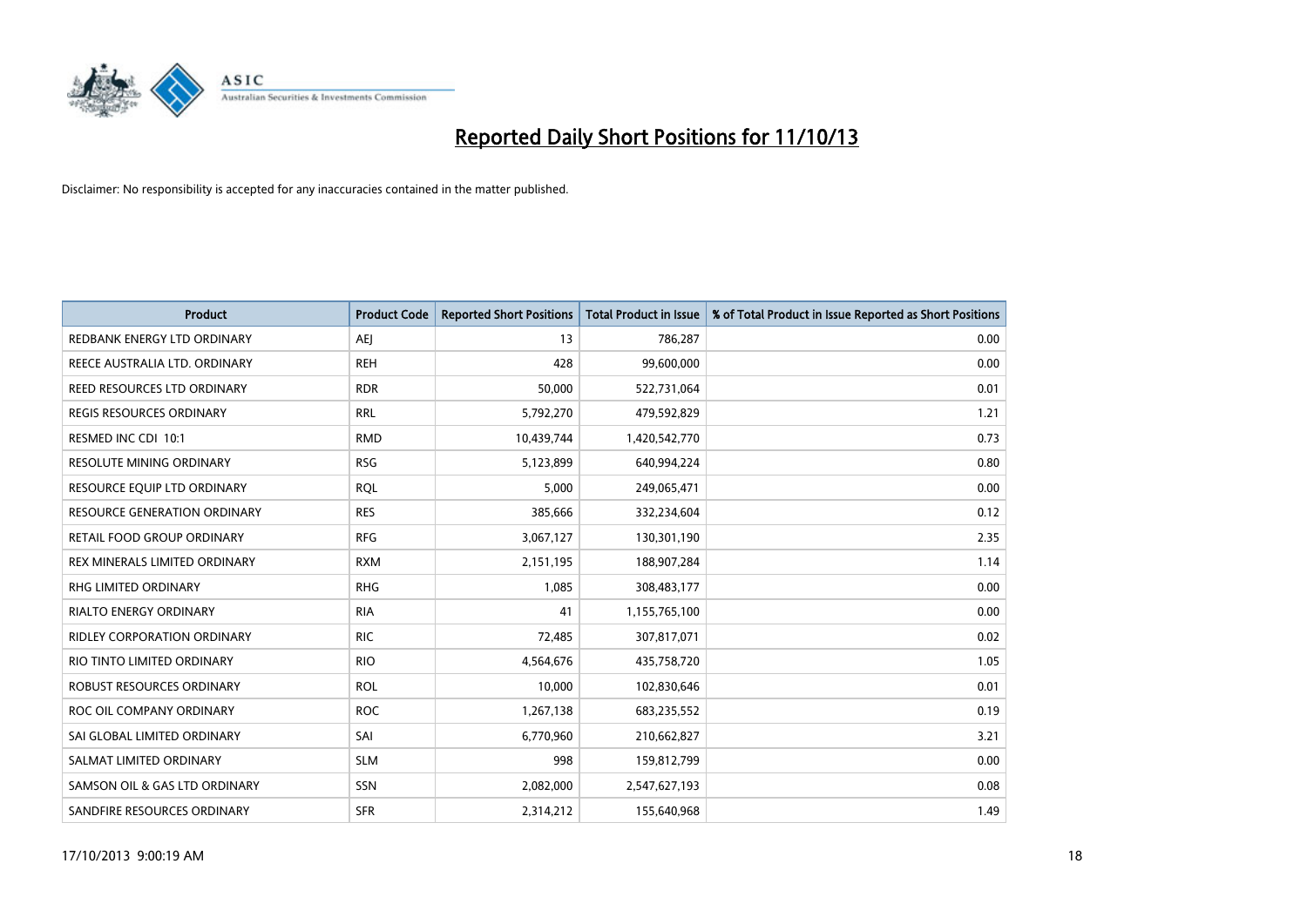

| <b>Product</b>                           | <b>Product Code</b> | <b>Reported Short Positions</b> | <b>Total Product in Issue</b> | % of Total Product in Issue Reported as Short Positions |
|------------------------------------------|---------------------|---------------------------------|-------------------------------|---------------------------------------------------------|
| <b>SANTOS LTD ORDINARY</b>               | <b>STO</b>          | 6,399,105                       | 970,188,076                   | 0.66                                                    |
| SARACEN MINERAL ORDINARY                 | <b>SAR</b>          | 5,862,543                       | 595,263,186                   | 0.98                                                    |
| SCA PROPERTY GROUP STAPLED SECURITIES    | <b>SCP</b>          | 34,189,296                      | 642,417,140                   | 5.32                                                    |
| SEDGMAN LIMITED ORDINARY                 | <b>SDM</b>          | 402,878                         | 223,224,636                   | 0.18                                                    |
| SEEK LIMITED ORDINARY                    | <b>SEK</b>          | 14,974,716                      | 339,071,750                   | 4.42                                                    |
| SELECT HARVESTS ORDINARY                 | SHV                 | 193,792                         | 57,462,851                    | 0.34                                                    |
| SENEX ENERGY LIMITED ORDINARY            | <b>SXY</b>          | 5,516,628                       | 1,144,008,917                 | 0.48                                                    |
| SERVICE STREAM ORDINARY                  | <b>SSM</b>          | 100                             | 283,418,867                   | 0.00                                                    |
| SEVEN GROUP HOLDINGS ORDINARY            | <b>SVW</b>          | 4,966,794                       | 308,160,281                   | 1.61                                                    |
| SEVEN WEST MEDIA LTD ORDINARY            | <b>SWM</b>          | 5,220,454                       | 999,160,872                   | 0.52                                                    |
| SIGMA PHARMACEUTICAL ORDINARY            | <b>SIP</b>          | 2,259,999                       | 1,126,618,419                 | 0.20                                                    |
| SILEX SYSTEMS ORDINARY                   | <b>SLX</b>          | 2,535,128                       | 170,249,150                   | 1.49                                                    |
| SILVER CHEF LIMITED ORDINARY             | SIV                 | 76,735                          | 29,333,629                    | 0.26                                                    |
| SILVER LAKE RESOURCE ORDINARY            | <b>SLR</b>          | 10,544,394                      | 434,988,914                   | 2.42                                                    |
| SIMS METAL MGMT LTD ORDINARY             | SGM                 | 8,112,958                       | 204,343,252                   | 3.97                                                    |
| SINGAPORE TELECOMM. CHESS DEPOSITARY INT | SGT                 | 3,938,483                       | 149,779,918                   | 2.63                                                    |
| SIRIUS RESOURCES NL ORDINARY             | <b>SIR</b>          | 5,034,633                       | 227,020,167                   | 2.22                                                    |
| SIRTEX MEDICAL ORDINARY                  | <b>SRX</b>          | 465,920                         | 56,108,439                    | 0.83                                                    |
| SKILLED GROUP LTD ORDINARY               | <b>SKE</b>          | 5,879,346                       | 233,871,364                   | 2.51                                                    |
| SKY NETWORK ORDINARY                     | <b>SKT</b>          | 463,138                         | 389,139,785                   | 0.12                                                    |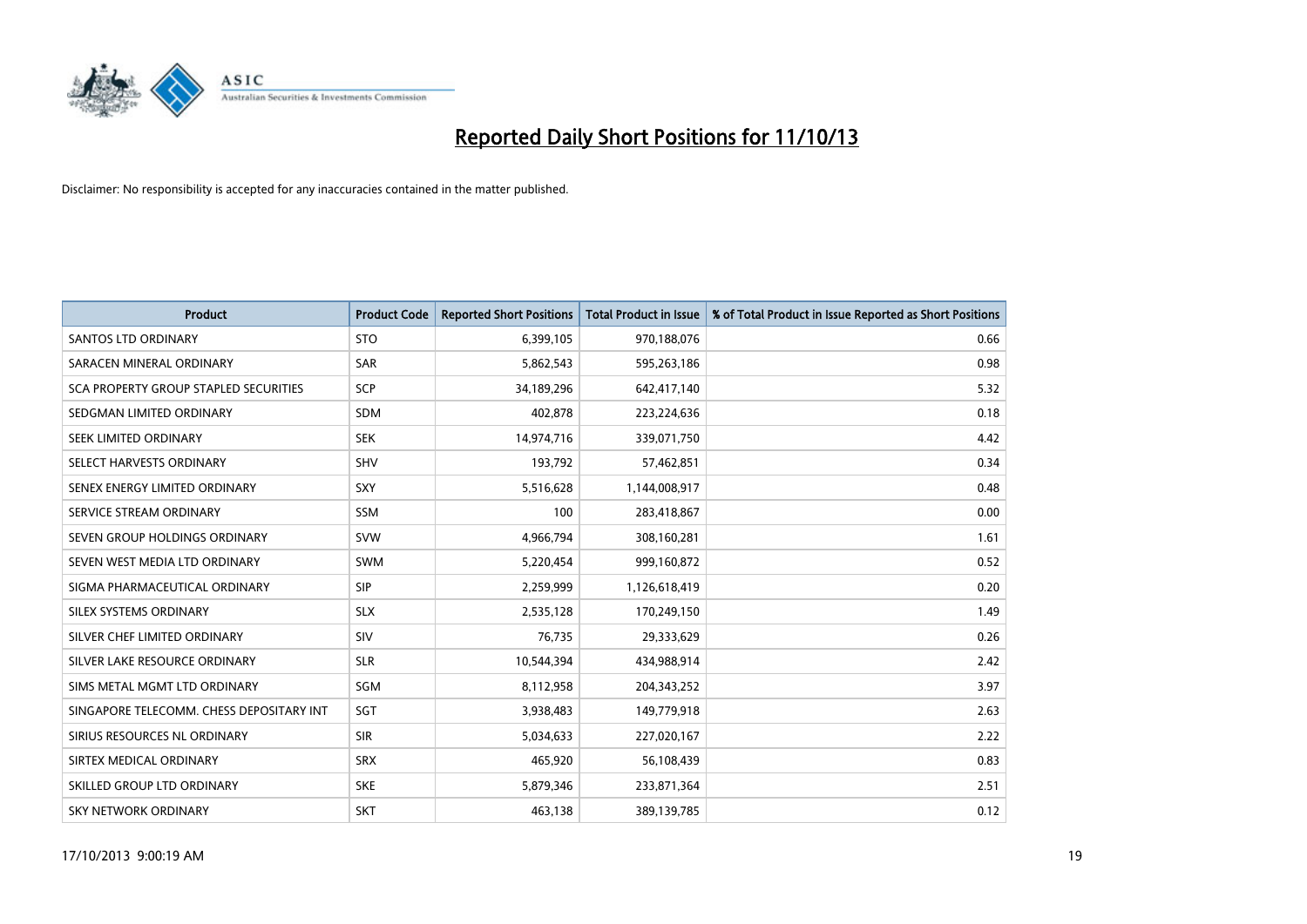

| <b>Product</b>                           | <b>Product Code</b> | <b>Reported Short Positions</b> | <b>Total Product in Issue</b> | % of Total Product in Issue Reported as Short Positions |
|------------------------------------------|---------------------|---------------------------------|-------------------------------|---------------------------------------------------------|
| SKYCITY ENT GRP LTD ORDINARY             | <b>SKC</b>          | 401,026                         | 580,016,676                   | 0.07                                                    |
| <b>SLATER &amp; GORDON ORDINARY</b>      | <b>SGH</b>          | 405,463                         | 198,846,598                   | 0.20                                                    |
| SMS MANAGEMENT, ORDINARY                 | <b>SMX</b>          | 2,468,773                       | 70,099,763                    | 3.52                                                    |
| SONIC HEALTHCARE ORDINARY                | <b>SHL</b>          | 4,978,392                       | 400,295,556                   | 1.24                                                    |
| SOUL PATTINSON (W.H) ORDINARY            | SOL                 | 100,997                         | 239,395,320                   | 0.04                                                    |
| SOUTH BOULDER MINES ORDINARY             | <b>STB</b>          | $\mathbf{1}$                    | 127,952,826                   | 0.00                                                    |
| SP AUSNET STAPLED SECURITIES             | <b>SPN</b>          | 26,558,122                      | 3,376,325,523                 | 0.79                                                    |
| SPARK INFRASTRUCTURE STAPLED NOTE & UNIT | SKI                 | 44,475,939                      | 1,326,734,264                 | 3.35                                                    |
| SPDR 200 FUND ETF UNITS                  | <b>STW</b>          | 69,653                          | 44,278,688                    | 0.16                                                    |
| SPECIALTY FASHION ORDINARY               | <b>SFH</b>          | 110,001                         | 192,236,121                   | 0.06                                                    |
| ST BARBARA LIMITED ORDINARY              | SBM                 | 8,020,865                       | 488,074,077                   | 1.64                                                    |
| STARPHARMA HOLDINGS ORDINARY             | <b>SPL</b>          | 16,584,581                      | 284,164,948                   | 5.84                                                    |
| STEADFAST GROUP LTD ORDINARY             | <b>SDF</b>          | 283,724                         | 500,873,408                   | 0.06                                                    |
| STHN CROSS MEDIA ORDINARY                | <b>SXL</b>          | 8,521,431                       | 705,099,800                   | 1.21                                                    |
| STOCKLAND UNITS/ORD STAPLED              | SGP                 | 11,147,062                      | 2,305,750,747                 | 0.48                                                    |
| STRAITS RES LTD. ORDINARY                | SRO                 | 31,522                          | 1,164,150,159                 | 0.00                                                    |
| STRIKE ENERGY LTD ORDINARY               | <b>STX</b>          | 100,000                         | 706,519,664                   | 0.01                                                    |
| STW COMMUNICATIONS ORDINARY              | SGN                 | 3,026,676                       | 403,828,512                   | 0.75                                                    |
| SUNCORP GROUP LTD ORDINARY               | <b>SUN</b>          | 3,942,878                       | 1,286,600,980                 | 0.31                                                    |
| SUNDANCE ENERGY ORDINARY                 | <b>SEA</b>          | 111,598                         | 462,611,982                   | 0.02                                                    |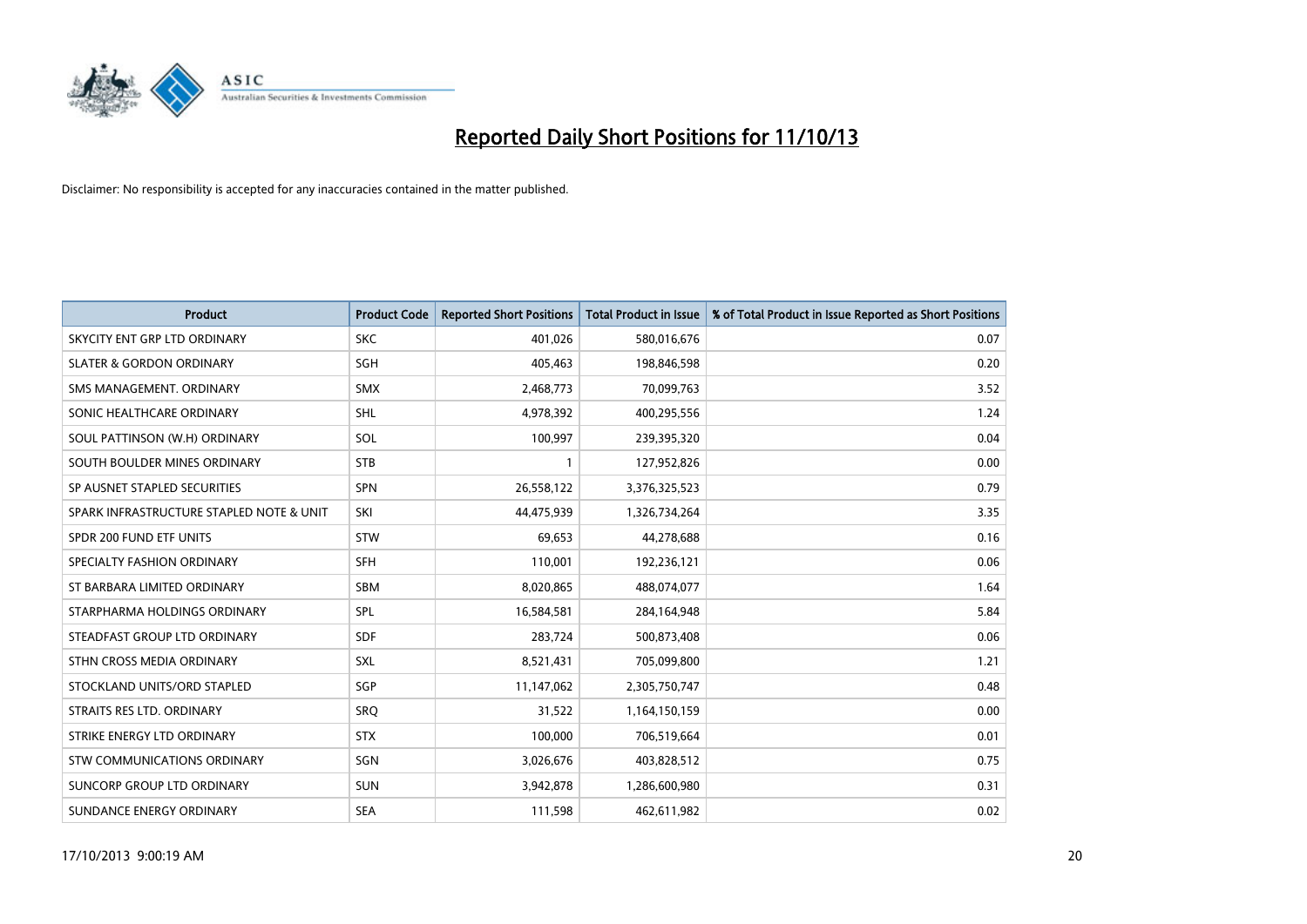

| <b>Product</b>                       | <b>Product Code</b> | <b>Reported Short Positions</b> | <b>Total Product in Issue</b> | % of Total Product in Issue Reported as Short Positions |
|--------------------------------------|---------------------|---------------------------------|-------------------------------|---------------------------------------------------------|
| SUNDANCE RESOURCES ORDINARY          | SDL                 | 49,126,790                      | 3,072,110,985                 | 1.60                                                    |
| SUNLAND GROUP LTD ORDINARY           | <b>SDG</b>          | 41,020                          | 181,710,087                   | 0.02                                                    |
| SUPER RET REP LTD ORDINARY           | SUL                 | 1,336,957                       | 196,731,620                   | 0.68                                                    |
| SYD AIRPORT STAPLED US PROHIBIT.     | <b>SYD</b>          | 20,043,656                      | 2,194,322,759                 | 0.91                                                    |
| SYRAH RESOURCES ORDINARY             | <b>SYR</b>          | 2,764,714                       | 148,330,123                   | 1.86                                                    |
| TABCORP HOLDINGS LTD ORDINARY        | <b>TAH</b>          | 17,047,288                      | 754,274,706                   | 2.26                                                    |
| TANAMI GOLD NL ORDINARY              | <b>TAM</b>          | 41                              | 587,548,523                   | 0.00                                                    |
| TAP OIL LIMITED ORDINARY             | <b>TAP</b>          | 207,168                         | 241,608,606                   | 0.09                                                    |
| TASSAL GROUP LIMITED ORDINARY        | <b>TGR</b>          | 254,527                         | 146,507,029                   | 0.17                                                    |
| TATTS GROUP LTD ORDINARY             | <b>TTS</b>          | 12,496,027                      | 1,402,714,027                 | 0.89                                                    |
| TELECOM CORPORATION ORDINARY         | <b>TEL</b>          | 8,845,154                       | 1,822,303,137                 | 0.49                                                    |
| <b>TELSTRA CORPORATION, ORDINARY</b> | <b>TLS</b>          | 11,125,713                      | 12,443,074,357                | 0.09                                                    |
| TEN NETWORK HOLDINGS ORDINARY        | <b>TEN</b>          | 118,550,113                     | 2,586,970,845                 | 4.58                                                    |
| TERANGA GOLD CORP CDI 1:1            | <b>TGZ</b>          | 839,407                         | 172,466,316                   | 0.49                                                    |
| TFS CORPORATION LTD ORDINARY         | <b>TFC</b>          | 150,000                         | 279,621,829                   | 0.05                                                    |
| THE REJECT SHOP ORDINARY             | <b>TRS</b>          | 1,996,485                       | 28,826,248                    | 6.93                                                    |
| THORN GROUP LIMITED ORDINARY         | <b>TGA</b>          | 59,888                          | 148,897,155                   | 0.04                                                    |
| TIGER RESOURCES ORDINARY             | <b>TGS</b>          | 2,190,900                       | 674,770,269                   | 0.32                                                    |
| TITAN ENERGY SERVICE ORDINARY        | <b>TTN</b>          | 11,233                          | 48,434,770                    | 0.02                                                    |
| TOLL HOLDINGS LTD ORDINARY           | <b>TOL</b>          | 26,966,901                      | 717,133,875                   | 3.76                                                    |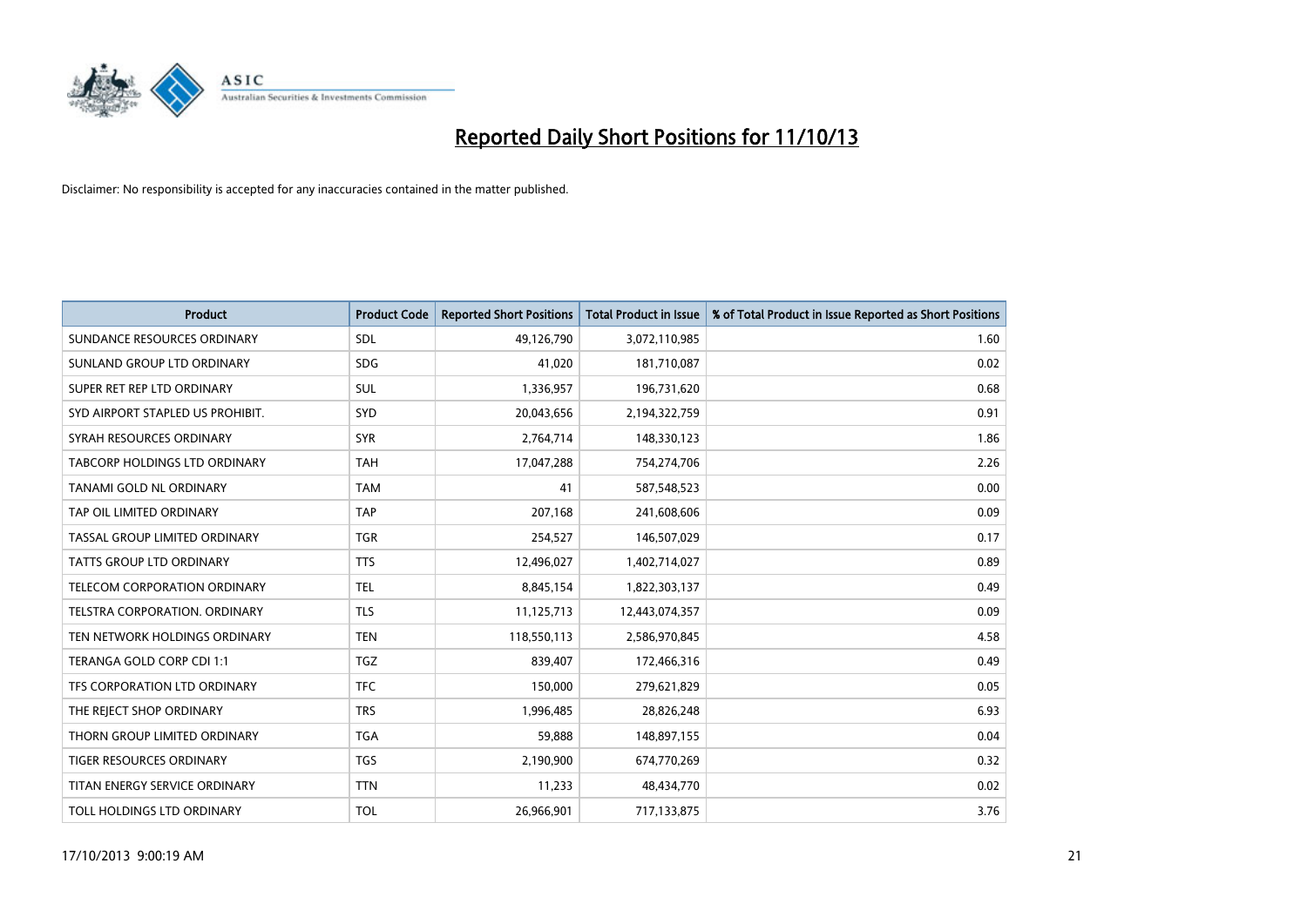

| Product                               | <b>Product Code</b> | <b>Reported Short Positions</b> | <b>Total Product in Issue</b> | % of Total Product in Issue Reported as Short Positions |
|---------------------------------------|---------------------|---------------------------------|-------------------------------|---------------------------------------------------------|
| <b>TORO ENERGY LIMITED ORDINARY</b>   | <b>TOE</b>          | 148,182                         | 1,041,936,676                 | 0.01                                                    |
| TOX FREE SOLUTIONS ORDINARY           | <b>TOX</b>          | 1,240,723                       | 132,519,859                   | 0.94                                                    |
| TPG TELECOM LIMITED ORDINARY          | <b>TPM</b>          | 2,401,565                       | 793,808,141                   | 0.30                                                    |
| TRADE ME GROUP ORDINARY               | <b>TME</b>          | 362,375                         | 396,261,129                   | 0.09                                                    |
| <b>TRANSFIELD SERVICES ORDINARY</b>   | <b>TSE</b>          | 49,442,544                      | 512,457,716                   | 9.65                                                    |
| TRANSPACIFIC INDUST, ORDINARY         | <b>TPI</b>          | 18,040,079                      | 1,578,563,490                 | 1.14                                                    |
| TRANSURBAN GROUP TRIPLE STAPLED SEC.  | <b>TCL</b>          | 2,739,187                       | 1,485,500,376                 | 0.18                                                    |
| TREASURY GROUP ORDINARY               | <b>TRG</b>          | 26,573                          | 23,070,755                    | 0.12                                                    |
| TREASURY WINE ESTATE ORDINARY         | <b>TWE</b>          | 24,012,633                      | 647,227,144                   | 3.71                                                    |
| TROY RESOURCES LTD ORDINARY           | <b>TRY</b>          | 725,359                         | 167,730,292                   | 0.43                                                    |
| TWENTY-FIRST FOX INC A NON-VOTING CDI | <b>FOXLV</b>        | 1,270,960                       | 24,770,737                    | 5.13                                                    |
| TWENTY-FIRST FOX INC B VOTING CDI     | <b>FOX</b>          | 721,048                         | 208,434,066                   | 0.35                                                    |
| UGL LIMITED ORDINARY                  | UGL                 | 19,249,101                      | 166,511,240                   | 11.56                                                   |
| UNILIFE CORPORATION CDI 6:1           | <b>UNS</b>          | 7,954                           | 275,763,432                   | 0.00                                                    |
| UXC LIMITED ORDINARY                  | <b>UXC</b>          | 115,022                         | 311,975,502                   | 0.04                                                    |
| <b>VENTURE MINERALS ORDINARY</b>      | <b>VMS</b>          | 184,978                         | 287,320,170                   | 0.06                                                    |
| VILLAGE ROADSHOW LTD ORDINARY         | <b>VRL</b>          | 481,459                         | 159,486,203                   | 0.30                                                    |
| VIRGIN AUS HLDG LTD ORDINARY          | <b>VAH</b>          | 151,512,224                     | 2,589,840,317                 | 5.85                                                    |
| <b>VIRTUS HEALTH LTD ORDINARY</b>     | <b>VRT</b>          | 108,328                         | 79,536,601                    | 0.14                                                    |
| VISION EYE INSTITUTE ORDINARY         | <b>VEI</b>          | 163,196                         | 160,284,112                   | 0.10                                                    |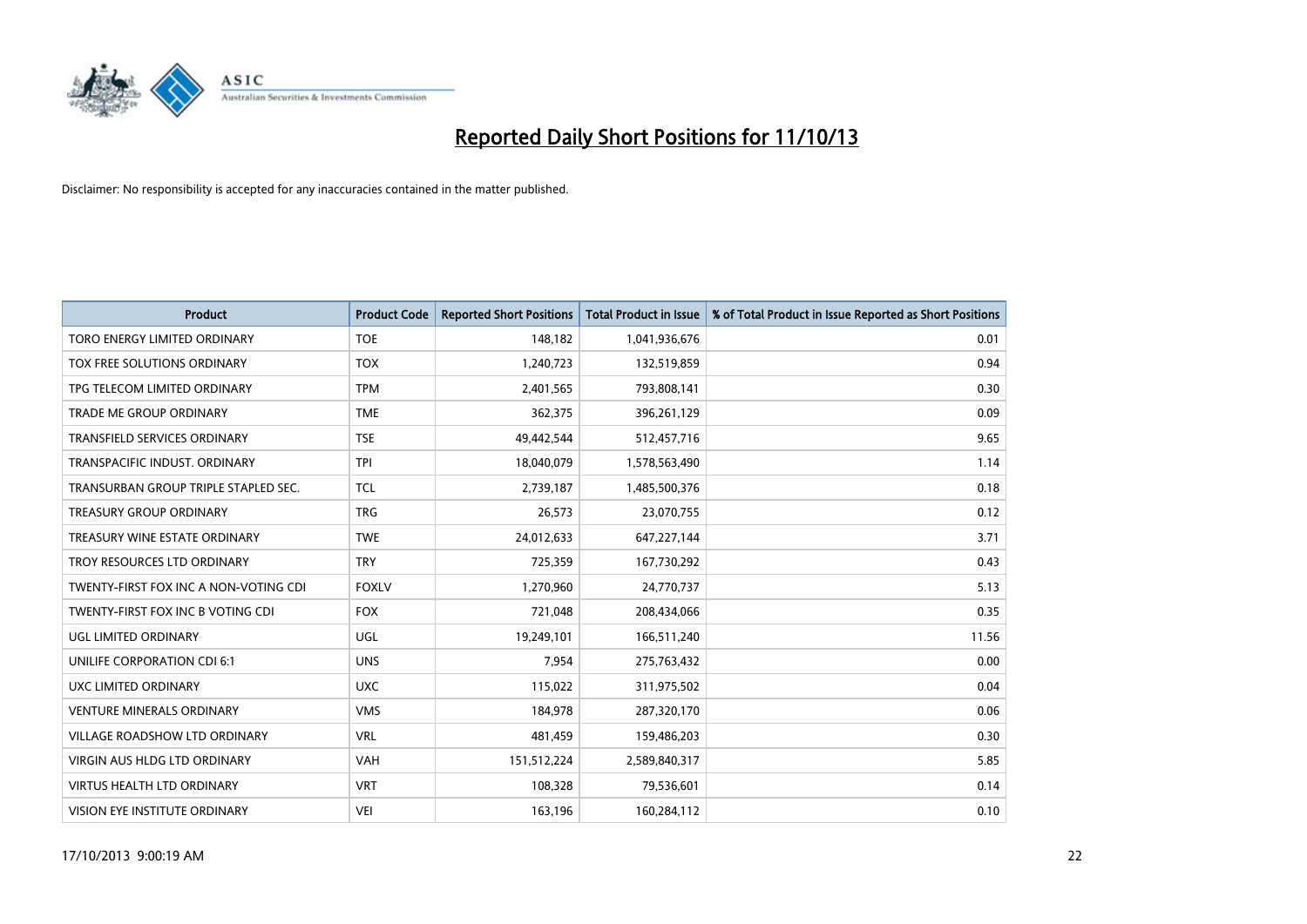

| <b>Product</b>                         | <b>Product Code</b> | <b>Reported Short Positions</b> | <b>Total Product in Issue</b> | % of Total Product in Issue Reported as Short Positions |
|----------------------------------------|---------------------|---------------------------------|-------------------------------|---------------------------------------------------------|
| <b>WATPAC LIMITED ORDINARY</b>         | <b>WTP</b>          | 39,819                          | 184,332,526                   | 0.02                                                    |
| WEBJET LIMITED ORDINARY                | <b>WEB</b>          | 2,675,044                       | 79,397,959                    | 3.37                                                    |
| WESFARMERS LIMITED ORDINARY            | <b>WES</b>          | 27,786,335                      | 1,006,683,257                 | 2.76                                                    |
| WESFARMERS LIMITED PARTIALLY PROTECTED | <b>WESN</b>         | 175,272                         | 150,510,341                   | 0.12                                                    |
| WESTERN AREAS LTD ORDINARY             | <b>WSA</b>          | 21,167,264                      | 196,862,806                   | 10.75                                                   |
| WESTERN DESERT RES. ORDINARY           | <b>WDR</b>          | 3,828,204                       | 410,176,629                   | 0.93                                                    |
| WESTFIELD GROUP ORD/UNIT STAPLED SEC   | <b>WDC</b>          | 6,979,303                       | 2,168,299,076                 | 0.32                                                    |
| WESTFIELD RETAIL TST UNIT STAPLED      | <b>WRT</b>          | 11,123,285                      | 2,995,945,800                 | 0.37                                                    |
| <b>WESTPAC BANKING CORP ORDINARY</b>   | <b>WBC</b>          | 24,947,827                      | 3,109,048,309                 | 0.80                                                    |
| <b>WESTSIDE CORPORATION ORDINARY</b>   | <b>WCL</b>          | 129,300                         | 358,033,060                   | 0.04                                                    |
| WHITE ENERGY COMPANY ORDINARY          | <b>WEC</b>          | 2,693                           | 322,974,494                   | 0.00                                                    |
| WHITEHAVEN COAL ORDINARY               | <b>WHC</b>          | 80,383,021                      | 1,025,692,710                 | 7.84                                                    |
| WIDE BAY AUST LTD ORDINARY             | <b>WBB</b>          | 19,113                          | 36,238,600                    | 0.05                                                    |
| WINDIMURRA VANADIUM ORDINARY           | <b>WVL</b>          | 20,461                          | 19,284,366                    | 0.11                                                    |
| WOODSIDE PETROLEUM ORDINARY            | <b>WPL</b>          | 2,301,075                       | 823,910,657                   | 0.28                                                    |
| WOOLWORTHS LIMITED ORDINARY            | <b>WOW</b>          | 2,940,416                       | 1,251,183,517                 | 0.24                                                    |
| <b>WORLEYPARSONS LTD ORDINARY</b>      | <b>WOR</b>          | 3,459,825                       | 243,480,720                   | 1.42                                                    |
| WOTIF.COM HOLDINGS ORDINARY            | <b>WTF</b>          | 17,739,425                      | 211,736,244                   | 8.38                                                    |
| YANCOAL AUST LTD CVR SHARES            | <b>YALN</b>         | 5,589                           | 87,645,184                    | 0.01                                                    |
| YANCOAL AUST LTD ORDINARY              | YAL                 | 91,412                          | 994,216,659                   | 0.01                                                    |